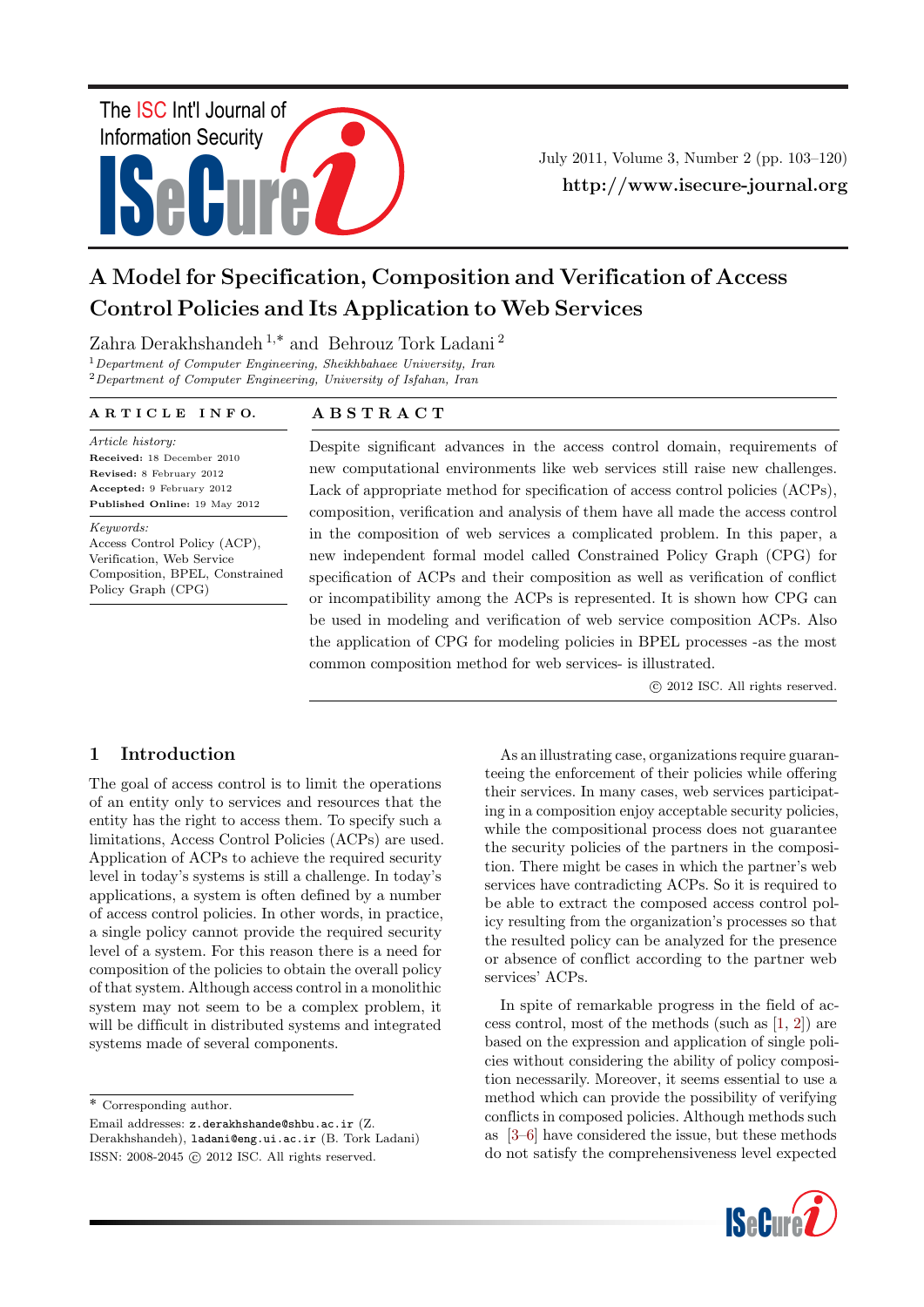from a specification and analysis method for most of today's systems (See [Section 5\)](#page-14-0).

In this paper, a model for specification of the ACPs called Constrained Policy Graph (CPG) is presented. Note that preliminary versions of some parts in this paper have been already published in [\[27,](#page-17-0) [28\]](#page-17-1). CPG not only provides the possibility of constrained (conditional) and nested expression of the policies, but also includes the required rules for composition of the policies. We define the constraints for subjects, objects, and actions (three basic parts of each access control policy) as well as the possibility of time-bounded policy definition. Additionally, by applying a collection of rules, the possibility of rights and information transfer in the system would be prepared. This way, non-explicit transfers which are performed implicitly as a result of the relations among different entities in the system are also discovered. Using the proposed model, the composed policy can be analyzed, and the presence or absence of conflict property in the policies can be verified.

In the rest of paper, the CPG model will be introduced in [Section 2](#page-1-0) as a general model and some examples of its application in specification, combination and verification of ACPs as well. In [Section 3,](#page-9-0) the model is used to specify and verify the ACPs in web services as a case of real applications. We also present a method for the extraction of CPG model resulting from the compositional web services to study and analyze the ACPs of the existing compositional web services (to use for the existing web service compositions). In [Section 4,](#page-10-0) a sample of the application of the above method for modeling the policy of BPEL processes (as the most common composition method for web services [\[7\]](#page-16-4)) is presented. The review and discussion on the related works are dealt with in [Section 5.](#page-14-0) Finally we conclude the paper in [Section 6.](#page-16-5)

## <span id="page-1-0"></span>2 Constrained Policy Graph (CPG)

#### 2.1 Model specification

A way to model the ACPs should provide a method for explaining of different forms of accesses according to the related system's requirements. ACPs are expressed by subjects, objects and actions. Subjects can be users, groups, roles or applications. Objects can be files, documents, or also any subjects. An ACP determines whether a subject is permitted to perform a set of actions on an object or not. Vimercati, et al in [\[12\]](#page-16-6) discuss the main features of ACPs and the need for considering different constraints in the specification of ACPs.

We suggest a method for modeling ACPs. In this



method, the protection state of a system is represented as a directed graph in which vertices are entities of system and edges are conditionally labeled. The method inherits some of its basic concepts from Take-Grant (TG) protection model [\[8\]](#page-16-7). For a short review on TG and make a comparison with the proposed method you can refer to the [Section 5.](#page-14-0)

In the beginning we need to point out the importance of considering constraints in the ACP specification. In our access control model, the applied constraints on the system can influence a subject, an object or an action according to the system requirements. In other words, if a subject has a special role, it is possible to have the capability of performing an action toward an object.

- ' A subject has a right (or a set of rights) only on specific parts of an object (e.g. a student has only the right of reading digital documents among all library documents or XML documents in a database).
- ' A subject has a right toward the related object only for performing a specific operation (specific purpose). It is very useful in modeling the web services policies. For example, a user has a specific right on database of a web service (e.g. read and write) only for invoking a special operation of web service while the right of the user toward database may change for other purposes (i.e. different operations).
- ' On the other hand, an important requirement, common to many applications, is related to the temporal properties of access permissions. In such applications, permissions are granted only for specific periods of time (e.g. periodic authorizations for optimizing resource usage). So, the access control model must have the capability of defining temporal constraints in its ACP specification.

Now we introduce some definitions required for expressing the proposed model.

**Definition 1.** Basic rights  $(R)$ : R is the set of negative or positive access rights (include at least read and write) which is considered in the system.

<span id="page-1-1"></span>Definition 2. Constrained Policy Graph (CPG): If S and O be the set of subjects and objects respectively, a CPG  $\Psi$  is the pair $(V, L)$ , where:

- $V \subseteq S \cup O$  is a set of vertices,
- L is set of edges where  $L \subseteq V \times V \times Label$  and Label is a set and for each  $l \in Label$ , we have either  $l = C : R$  or  $l = C : P_D$  (read  $R/P_D$  in condition of  $C$ ) in which:
	- $\circ$  R is a set of basic rights  $(P \subseteq R)$ ,
	- $P_D = (V', L')$  is a CPG defined recursively with  $D \in V'$ , and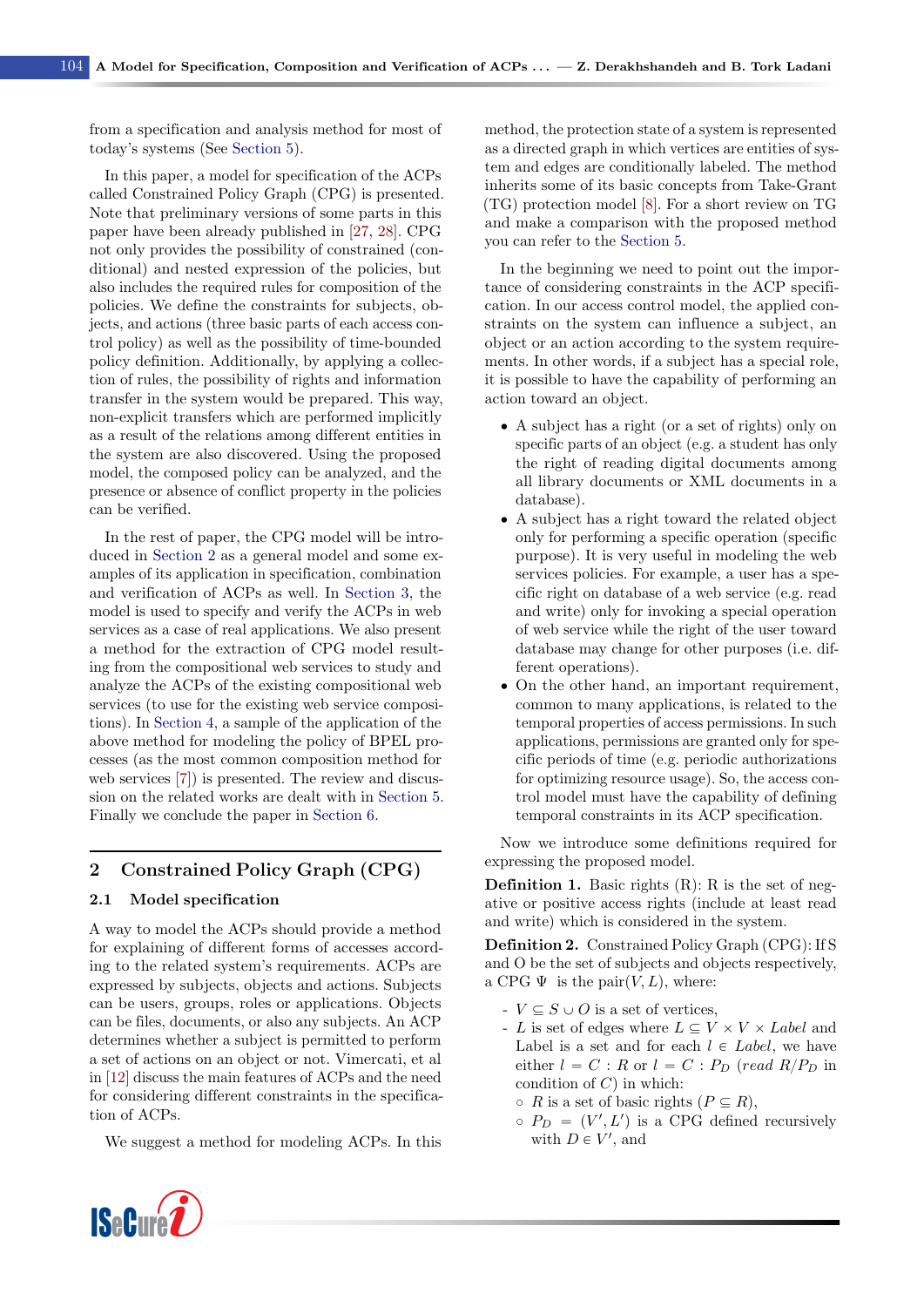- $\circ$  C is the required constraints for possessing P by the source vertex of the corresponding edge toward the destination vertex. It is defined as the quadruple  $(C_s, C_o, C_\alpha, C_\Theta)$  in which:
	- $\bullet$  C<sub>s</sub> and C<sub>o</sub> are the constraints over subject and object respectively,
	- $\bullet$   $C_{\alpha}$  determines the operations in which P is valid by subject toward object, and
	- $\bullet$  C<sub>Θ</sub> indicates a set of temporal constraints.

Note that since we deal with specifying access control policies, subjects and objects do not refer to specific identities but instead show classes of subjects or objects respectively (e.g. applicant as subject and library document as object in a library system).  $C_s$ specifies the constraints under which "s" could access to "o".  $C<sub>o</sub>$  on the other hand specifies the constraints that under which "o" is accessible by "s". We may use labels on subject and object nodes in CPG to enhance the readability of it. However theses labels are only symbolic names for variables s and o respectively; any enforceable constraint should be specified explicitly in C.

Like TG model subjects are represented by  $\bullet$ , objects are represented by  $\circ$ , and if some vertices play both subject and object roles they are represented by  $\otimes$  symbol. The elements of set C and the way of their definition are explained in more detail as follows:

 $-C_s$ : It is a constraint on the subject, i.e. only if the subject follows this constraint, its rights (labeled on the related edge) are valid toward the object. In its basic form,  $C_s$  is a simple predicate related to the subject. We use an obligatory parameter referring to its source vertex to show its related subject (necessary for CPG combination purpose).  $C_s$  can be a logical formula in general. If a subject possesses a right toward the object without any constraint on that subject,  $C_s$  will be true  $(T)$ and if the subject cannot access the object in any case,  $C_s$  will be false  $(F)$ . The following grammar defines  $C_s$ :

$$
C_s = C_s \wedge C_s \mid C_s \vee C_s \mid \neg C_s \mid \beta \mid T \mid F
$$

 $\beta$  is a simple predicate in two-variable-fragment  $\mathcal{L}_{\infty}^2$  of first order logic which has been shown that can be decided with first-order resolution methods [\[31\]](#page-17-2).  $\mathcal{L}_{\infty}^2$  is the set of formulas that do not contain function symbols, that possibly contain equality, and that contain at most two variables. Predicates are expressed depending on the related system requirements. Variables in  $\beta$ refer to the source subject, and are used to make the relationship between the predicates.

 $-C<sub>o</sub>$ : Subject accesses toward the objects can be restricted depending on the related objects' contents. This restriction would be achieved by conditions (constraints) called "content-dependent conditions". We will show these conditions by using  $C<sub>o</sub>$  when a subject possesses a right toward the specific part of the object. Like  $C_s$ ,  $C_o$  is a simple predicate (with an obligatory parameter showing its corresponding object) in its basic form and a logical formula in general. We have:

$$
C_o = C_o \wedge C_o \mid C_o \vee C_o \mid \neg C_o \mid \beta \mid T \mid F
$$

Like before,  $\beta$  is a simple predicate in  $\mathcal{L}^2_{\infty}$  same as in  $C_s$  which is expressed depending on the related system requirements.

 $C_{\alpha}$ : A subject may possess different rights on the object based on performing different operations on that object. Note that the intended operations are apart from access rights which are also operations. In other words,  $C_{\alpha}$  determines higher level operations which cause different rights for the subject toward the object e.g. in a web service, only when its method A is invoked, the corresponding subject have a special access right, but may be banned for its other methods. This constraint is a logical formula as well. Each predicate has two parameters  $(s \text{ and } o)$  which point out the related subject and object of the corresponding edge, respectively. Grammar of  $C_{\alpha}$  is defined as grammar of  $C_s$  and  $C_o$ , too.

An example which uses  $C_{\alpha}$  is in the modeling of web services policies, i.e. depends on invoking different methods (operations) of a web service by a subject, the subject has different rights toward the related web service.

 $-C_{\theta}$ : This constraint, in its basic form, expresses an interval  $([t_s, t_d])$  and it means that the mentioned right is valid in the interval between ts and td (an interval is an ordered set of temporal points in which  $t_s \leq t_d$ ).  $C_\theta$  can be extended to a combination of intervals in its general form. The grammar of  $C_{\theta}$  is as follows:

$$
C_{\theta} = C_{\theta} \wedge C_{\theta} | C_{\theta} \vee C_{\theta} | \neg C_{\theta} | \beta | T | F
$$

β here is a time interval in the form of  $[t<sub>s</sub>, t<sub>d</sub>]$ , T means always and  $F$  means never.

Obviously if any constraint in quadruple  $C$  be False  $(F)$ , then C is False (the related label is  $F : P$ ) and means "never". if all constraints of C are True  $(T)$ , then C equals True which means "unconditionally" or "without any constraint". So, the label of related edge will be  $T : P$  or will simply be  $P$ .

Consider the [Figure 1](#page-3-0) which shows applying an example constraint C on accessing a library applicant (i.e. s) to a library document (i.e. o):

This informally says that "Any library applicant who is guest or is working as intern  $(C_s)$  for accessing

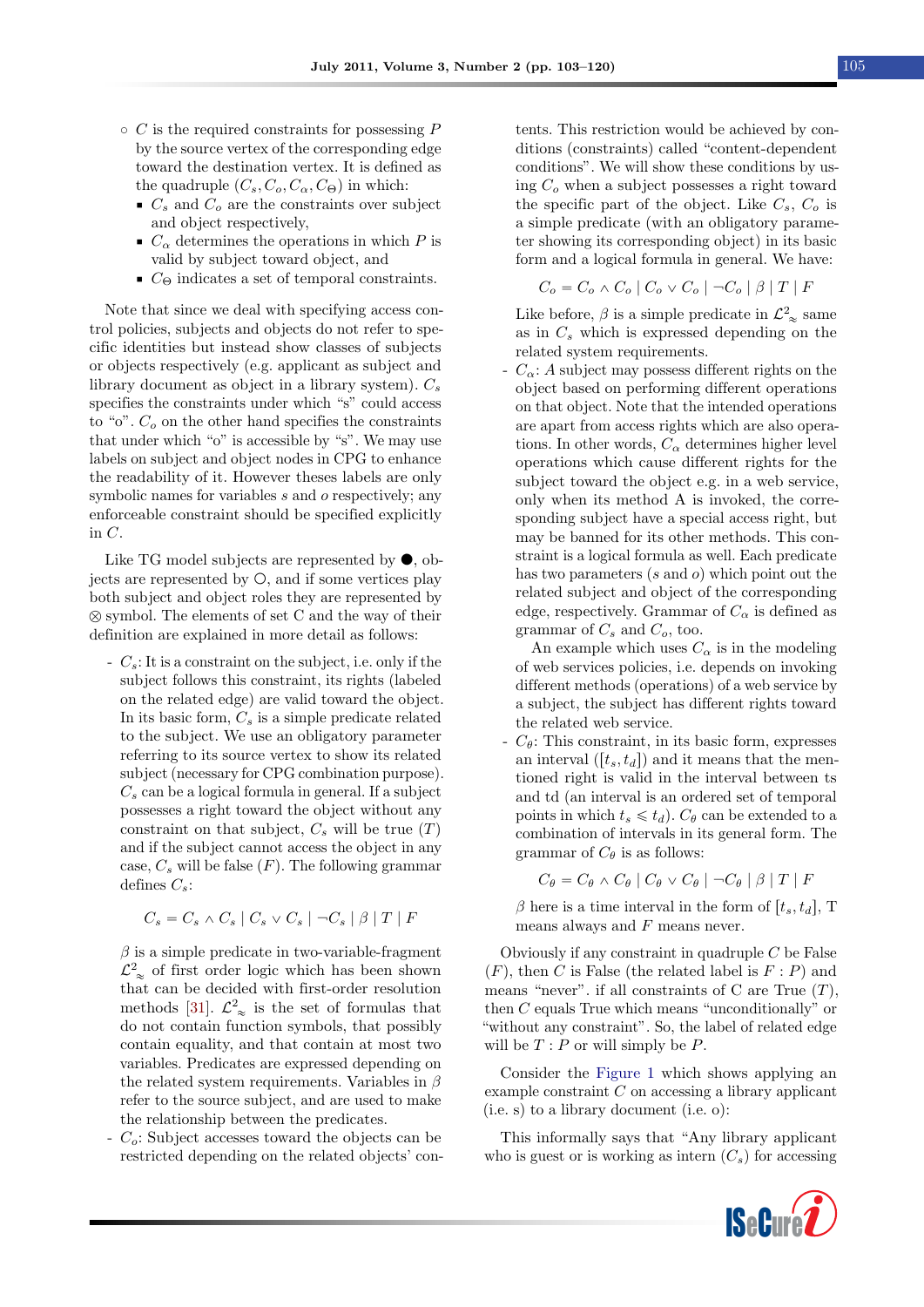<span id="page-3-0"></span>

Figure 1. An example constraint.

to non digital thesis documents  $(C_o)$  in free times of the library  $(C_{\theta})$  should obey the policy of external users  $(P_{External-user})$  condition to never scanning the documents  $(C_{\alpha})^n$ . Note that  $P_{External-user}$  is another CPG and according to the CPG expansion procedure (see Definition [3\)](#page-3-1), the above policy could be expanded.

In Definition [2,](#page-1-1) P, in its basic form, is the set of basic rights defined in the system. But we have extended it to be a policy again because: Sometimes instead of possessing a right toward an object by a subject (i.e.  $P \subseteq R$ ), the subject may follow a policy for accessing the object. So,  $P$  is another CPG (another policy). For example, a college should follow the public policy of library for accessing the library documents. Therefore, we should provide the possibility of nested policy definition for modeling these situations.

Assume that P and Q are two CPGs and the source vertex  $v_a$  in policy  $Q$  has the policy  $P_D$  toward the destination vertex  $v<sub>b</sub>$  in the condition C. Thus, va corresponds to one of the present vertices in CPG P (we call this vertex  $D$ ). Therefore, all policies and rights that D has over other entities are also applied on va. Also, if vertex va itself contains other entities, they will follow the new changes recursively (See Exam-ple [3\)](#page-6-0). In fact, we encounter with label  $C : P_D$  for the connecting edge of two vertices  $v_a$  and  $v_b$ .

To change a graph with such an edge into a basic graph (i.e. a graph with P from the set  $R$ ) and studying how to transfer rights and information, we define the policy expansion procedure as follows:

<span id="page-3-1"></span>**Definition 3.** Policy Expansion: If  $Q = (V_1, L_1)$  be a CPG in which  $l_1=(v_a, v_b, C:P_D) \in L_1$  and  $P =$  $(V_2, L_2)$  be another CPG where  $l_2 = (D, v_b, C' : P'_X) \in$  $L_2$  and assume that  $L'_2 \subseteq L_2$  be the set of all edges outgoing from the vertex D, then  $K = (V, L)$  is the expanded CPG of  $Q$  regarding  $P$ :

$$
V = V1 \cup V2,
$$
  
\n
$$
L = (L_1 - \{l_1\}) \cup (L_2 - L'_2) \cup \{l_i \mid l_i = (D, v_i, C \land C'_i \cdot P'_{iX}), (D, v_i, C'_i \cdot P'_{iX}) \in L_2, i = 1, 2, \dots \},
$$
  
\n
$$
V_a = D
$$

The later expression means that vertices  $D$  and  $v_a$ are merged together. This procedure will be continued (say in  $n$  steps) until all the nested constraint policy

<span id="page-3-2"></span>

Figure 2. The policy of library.

graphs are expanded to the basic rights  $(R)$ . In this state the final edge between  $v_a$  and  $v_b$  will be  $l =$  $(v_a, v_b, C \wedge C' \wedge \ldots C_{(n)} : R).$ 

**Definition 4.** Combining Constraints: if  $C_1$  =  $(C_{1s}, C_{1o}, C_{1\alpha}, C_{1\Theta})$  and  $C_2 = (C_{2s}, C_{2o}, C_{2\alpha}, C_{2\Theta}),$ then:

$$
C_1 \wedge C_2 = (C_{1s} \wedge C_{2s}, C_{1o} \wedge C_{2o}, C_{1\alpha} \wedge C_{2\alpha}, C_{1\Theta} \wedge C_{2\Theta}),
$$
  
\n
$$
C_1 \vee C_2 = (C_{1s} \vee C_{2s}, C_{1o} \vee C_{2o}, C_{1\alpha} \vee C_{2\alpha}, C_{1\Theta} \vee C_{2\Theta}),
$$
  
\n
$$
\neg C_1 = (\neg C_{1s}, \neg C_{1o}, \neg C_{1\alpha}, \neg C_{1\Theta}),
$$

In which:

- $C_{1\Theta} \wedge C_{2\Theta} = [t_{1s}, t_{1d}] \wedge [t_{2s}, t_{2d}]$  ([ $t_{1s}, t_{1d}] \wedge [t_{2s}, t_{2d}]$ is evaluated to true in t if  $t_{1s} < t < t_{1d}$  and  $t_{2s} <$  $t < t_{2d}$ ,
- $C_{1\Theta} \vee C_{2\Theta} = [t_{1s}, t_{1d}] \vee [t_{2s}, t_{2d}]$  ([ $t_{1s}, t_{1d}] \vee [t_{2s}, t_{2d}]$ is evaluated to true in t if  $t_{1s} < t < t_{1d}$  and  $t_{2s} <$  $t < t_{2d}$ ,
- $\neg C_{1\Theta} = \neg [t_s, t_d]$  ( $\neg [t_s, t_d]$  is evaluated to true in t if t is not in the range  $t_s$  and  $t_d$ .

<span id="page-3-3"></span>Example 1. A college must follow the policy of university library in accessing to library documents, and the policy of the library contains the following rules:

- If the applicant is a guest of library, he/she is not allowed to read the documents in the official times i.e.  $t_{s\text{-official}} \leq t \leq t_{d\text{-official}}$ . So the related condition is:

 $C_1 = (application(s) \land guest(s), document(o), T,$  $[t_{s \text{-official}}, t_{d \text{-official}}]$ .

- If the applicant has a valid recommendation (e.g. from the mayor), he/she can read documents, so  $C_2 = (application(s) \land recommended(s),$  $document(o), T, T)$ .

[Figure 2](#page-3-2) depicts the whole library policy by using CPG. We see that an applicant depending on his/her conditions/roles has different rights over documents.

Now, assume the policy of the university college is partially as follows:

- The college obeys the library policy in autumn and winter, i.e.  $C'_1 = (T, document(o), T, [t_{s_aw},$ 

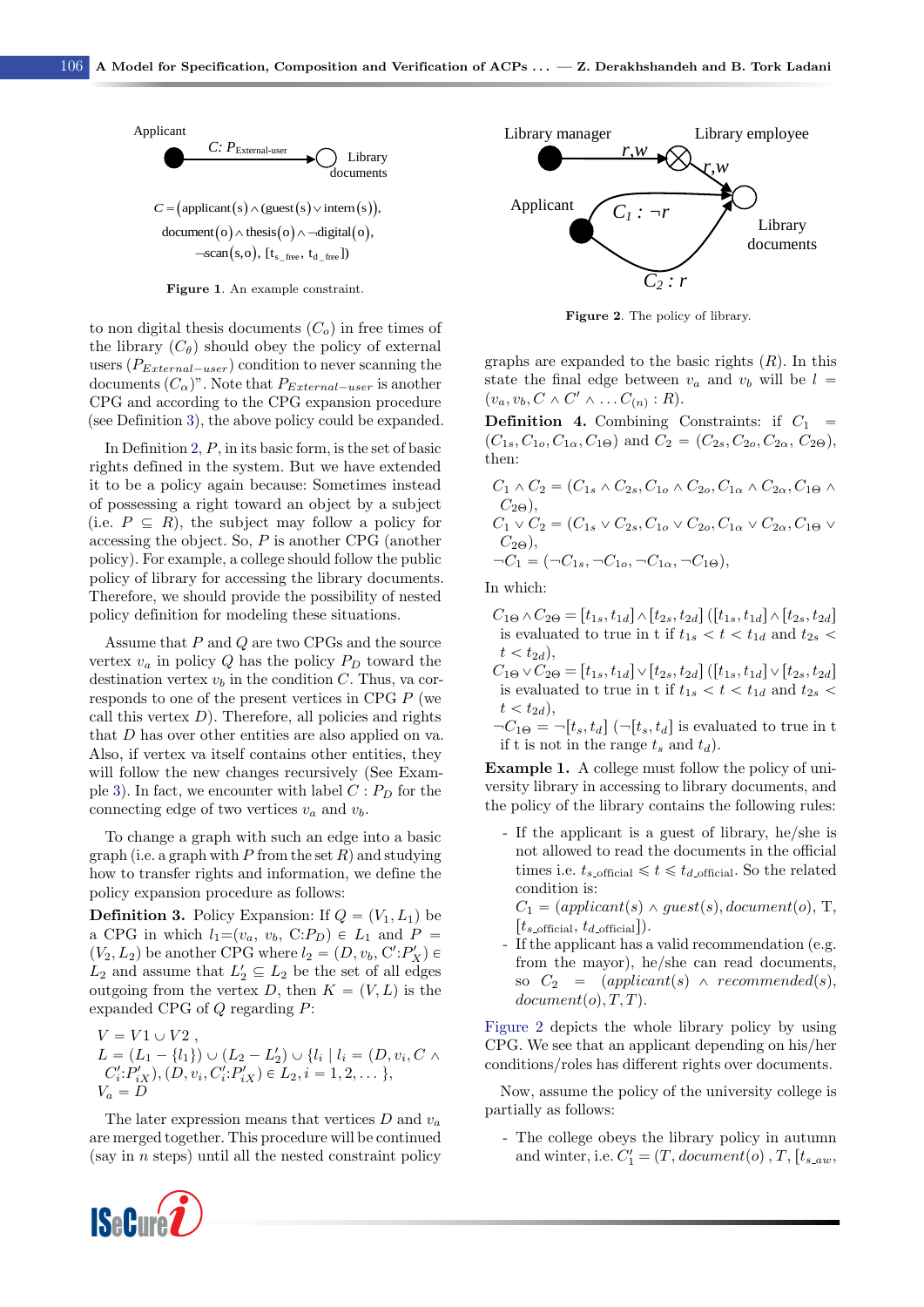<span id="page-4-1"></span><span id="page-4-0"></span>

Figure 4. The college policy after expansion.

#### $t_{d,aw}$ ]). Observe [Figure 3.](#page-4-0)

Because the college has the role as an applicant, it must be mapped to applicant vertex of library policy [\(Figure 3\)](#page-4-0). Now, we use Policy Expansion procedure for expanding the college policy over library documents to reach the basic CPG [\(Figure 4](#page-4-1) ). For instance, the result of  $C'_1 \wedge C_1$  is as follows:  $C'_1 \wedge C_1 = (application(s) \wedge guest(s), document(o),$  $T,([t_{s\text{-official}}, t_{d\text{-official}}] \wedge [t_{s\text{-}aw}, t_{d\text{-}aw}]))$ 

At the same time, it is possible that the college itself contain other entities which are connected to each other according to their related policies. Assume that the college has manager, students, and teachers so its policy is a combination of these partial policies.

#### <span id="page-4-5"></span>2.2 CPG transfer rules

Since system entities have various rights toward each other and because of their relations; it is possible to appear new rights in the system (there may occur some information flows in that system). We introduce some transfer rules in our model. As in TG, applying these rules on system's ACP graph may result in new edges from two existing edges. Since our model considers constraints, we complete TG transferring rules according to our goals. For example, we show this method for some rules as follow. Note that the transfer occurs when two constraint sets of related existing edges contributed to the emergence of the new edge, occur simultaneously. Also, each parameter of constraints sets is mapped to related vertex during the new transfer (i.e. each  $C_s$  parameter is mapped to related subject and each  $C<sub>o</sub>$  parameter is mapped to related object and each  $C_{\alpha}$  parameter is mapped to related subject and object).

<span id="page-4-2"></span>

<span id="page-4-3"></span>

Figure 6. The Post rule.

<span id="page-4-4"></span>

Figure 7. The Pass rule.

- Spy: Let x, y and z be three distinct vertices in a  $CPG_0$ , and let x and y be subjects. Let there be an edge from  $x$  to  $y$  labeled  $C_1 : r$  and an edge from y to z labeled  $C_2$ : r. Then the Spy rule defines a new  $CPG_1$  graph with an implicit edge from x to z labeled  $C_1 \wedge C_2 : r$ . Observe [Figure 5.](#page-4-2)
- Post: Let  $x, y$ , and  $z$  be three distinct vertices in  $CPG_0$  and let x and z be the subjects and let there be an edge from x to y labeled  $C_1$ :  $\alpha$  with  $r \in \alpha$  and an edge from z to y labeled  $C_2$  :  $\beta$ where  $w \in \beta$ ; in this case the post rule changes  $CPG_0$  graph to  $CPG_1$  graph by the addition of a new implicit edge from x to z labeled  $C_1 \wedge C_2 : r$ . Observe [Figure 6.](#page-4-3)
- Pass: Let  $x, y$ , and  $z$  be three distinct vertices in  $CPG<sub>0</sub>$  and let y be subject and let there be an edge from y to x labeled  $C_1:\alpha$  with  $w \in \alpha$  and an edge from y to z labeled  $C_2$ :  $\beta$  where  $r \in \beta$ ; in this case the pass rule changes  $CPG_0$  graph to  $CPG_1$ by the addition of a new implicit edge from  $x$  to z labeled  $C_1 \wedge C_2 : r$ . Observe [Figure 7.](#page-4-4)
- Find: Let  $x, y$ , and  $z$  be three distinct vertices in  $CPG<sub>0</sub>$  and let z be subject and let there be an edge from z to y labeled  $C_1$ :  $\alpha$  with  $w \in \alpha$  and an edge from y to x labeled  $C_2$ :  $\beta$  where  $w \in \beta$ ; in this case the find rule changes  $CPG_0$  graph to  $CPG_1$  graph by the addition of a new implicit edge from x to z labeled  $C_1 \wedge C_2 : r$ . [Figure 8](#page-5-0) shows the find rule.

Later in the paper samples of these transfers will be studied.

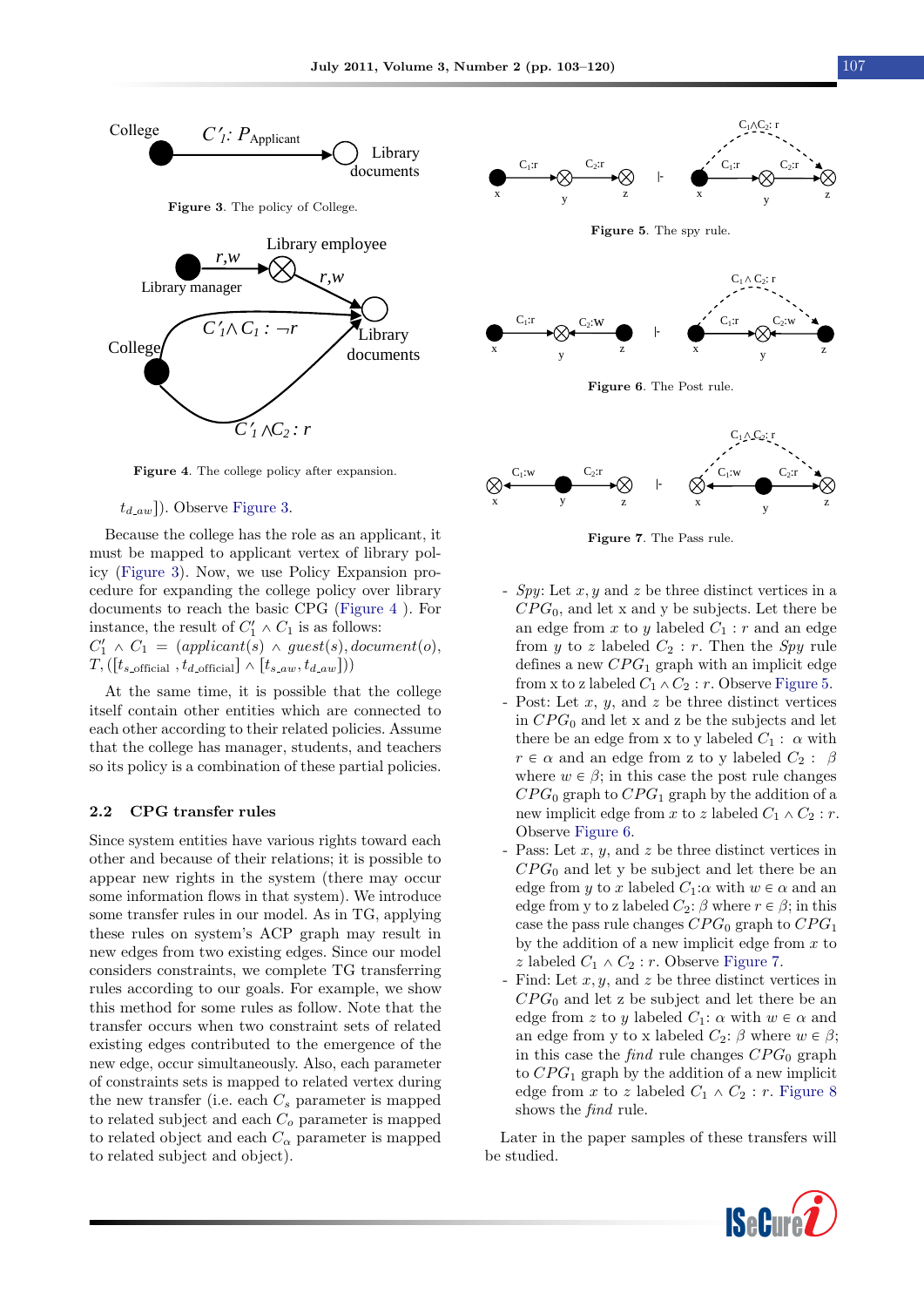<span id="page-5-0"></span>

Figure 8. The Find rule.

#### 2.3 Composition of ACPs

Although different organizations protect their resources, they need to be communicated together to reach their common and related goals. For example, nowadays composition of web services is one of the key requirements to meet the demands of users whose needs are not met by existing web services [\[13\]](#page-16-8). Moreover, verifying that whether the composed web service supports the ACPs of participant web services or not, is a challenge. Few studies such as  $([14], [15])$  $([14], [15])$  $([14], [15])$  $([14], [15])$  $([14], [15])$  have ever tried to represent a solution to this problem. The following grammar expresses kinds of our proposed policy combinations:

$$
K = P \cup Q \mid P \cap Q \mid P - Q \mid \neg P
$$

where  $K, P$  and  $Q$  are CPGs.

Now, we explain the way of obtaining these combinations:

## <span id="page-5-5"></span>2.3.1 Union  $(P \cup Q)$ :

By means of this, two policies are merged into a policy which contains a union of both policies. This operator admits the access which one or both of its components permit.

<span id="page-5-1"></span>**Definition 5.** Union  $(P \cup Q)$ : If  $P = (V_1, L_1)$  and  $Q=(V_2, L_2)$  are two CPGs, then  $K = (V, L)$  is the union of these two graphs, in which  $V = V_1 \cup V_2$  and  $L = L_1 \cup L_2.$ 

Note that if a vertex is a subject in one graph and is an object in another one, then it plays the both roles  $(i.e.  $\otimes$ ) in the graph of union.$ 

Sometimes after union of two CPGs, we can simplify the combined graph. The following definitions shows way that how to simplify the graph.

Definition 6. Constraints Equivalence: Two constraints  $C_1 = (C_{1s}, C_{1o}, C_{1\alpha}, C_{1\Theta})$  and  $C_2 =$  $(C_{2s}, C_{2o}, C_{2\alpha}, C_{2\Theta})$  are equivalent  $(C_1 \equiv C_2)$  if  $C_{1s} \leftrightarrow C_{2s} \quad \wedge \quad C_{1o} \leftrightarrow C_{2o} \quad \wedge \quad C_{1\alpha} \leftrightarrow$  $C_{2\alpha} \wedge C_{1\Theta} \longleftrightarrow C_{2\Theta}.$ 

**Definition 7.** CPG simplification: If  $P = (V, L)$  be a CPG in which  $l_1 = (v_a, v_b, C_a : P_1) \in L, l_2 =$  $(v_a, v_b, C_b : P_2) \in L$ , and  $C_a \equiv C_b$ , then we have  $l =$  $(v_a, v_b, C : P_1 \cup P_2) \in L$  where:

- If  $P_1, P_2 \in R$ , then  $P_1 \cup P_2$  is the union of these



<span id="page-5-2"></span>

Figure 9. The policy of the College Manager.

<span id="page-5-3"></span>

Figure 10. The teacher policy.

two sets.

- If  $P_1, P_2$  are two CPGs, their union is produced according to Definition [5](#page-5-1) and then the policy expansion procedure could be applied on the produced graph to reach the basic CPG. Note that we can, at first, expand the nested graphs by applying the policy expansion procedure and then get the union of both produced graphs as Definition [5.](#page-5-1)
- If either  $P_1$  or  $P_2$  is a member of R and another one is a CPG, we begin by expanding the nested graph and then will try to get the union of two graphs like we mentioned in Definition [5.](#page-5-1)

<span id="page-5-4"></span>Example 2. Consider the college in the Example [1](#page-3-3) with manager of the college, as well as two teacher agent and student agent acting as intelligent agents of teachers and students of the college in the college management system. Suppose that each one has its own policy. For example consider the policy of the college manager as follows:

- College manager is allowed to read the teacher agent to verify its code:  $C_1 = (manager(s),$  $teacher(o), verify(s, o), T).$
- He/she can change the code of teacher agent at the time of selecting the (real) teachers for instructing lessons:  $C_2 = (manager(s),$ teacher(o), T,  $[t_{s\text{-}selection}, t_{d\text{-}selection}].$

[Figure 9](#page-5-2) shows the policy of the college manager.

On the other hand, the policy of the teacher agent is as follows:

- Teacher agent is allowed to access the student agent at the exams season:  $C_3'' = (teacher(s),$  $student(o), T, [t_{s, exam}, t_{d, exam}]).$
- Teacher agent can modify the student agent configuration at the time of marks announcement:  $\overline{C}_4^{\prime\prime}$  = (teacher(s), student(o), T, [t<sub>s\_announce</sub>,  $t_{d_{\text{}}announce}$ ).

The teacher policy is shown in [Figure 10.](#page-5-3)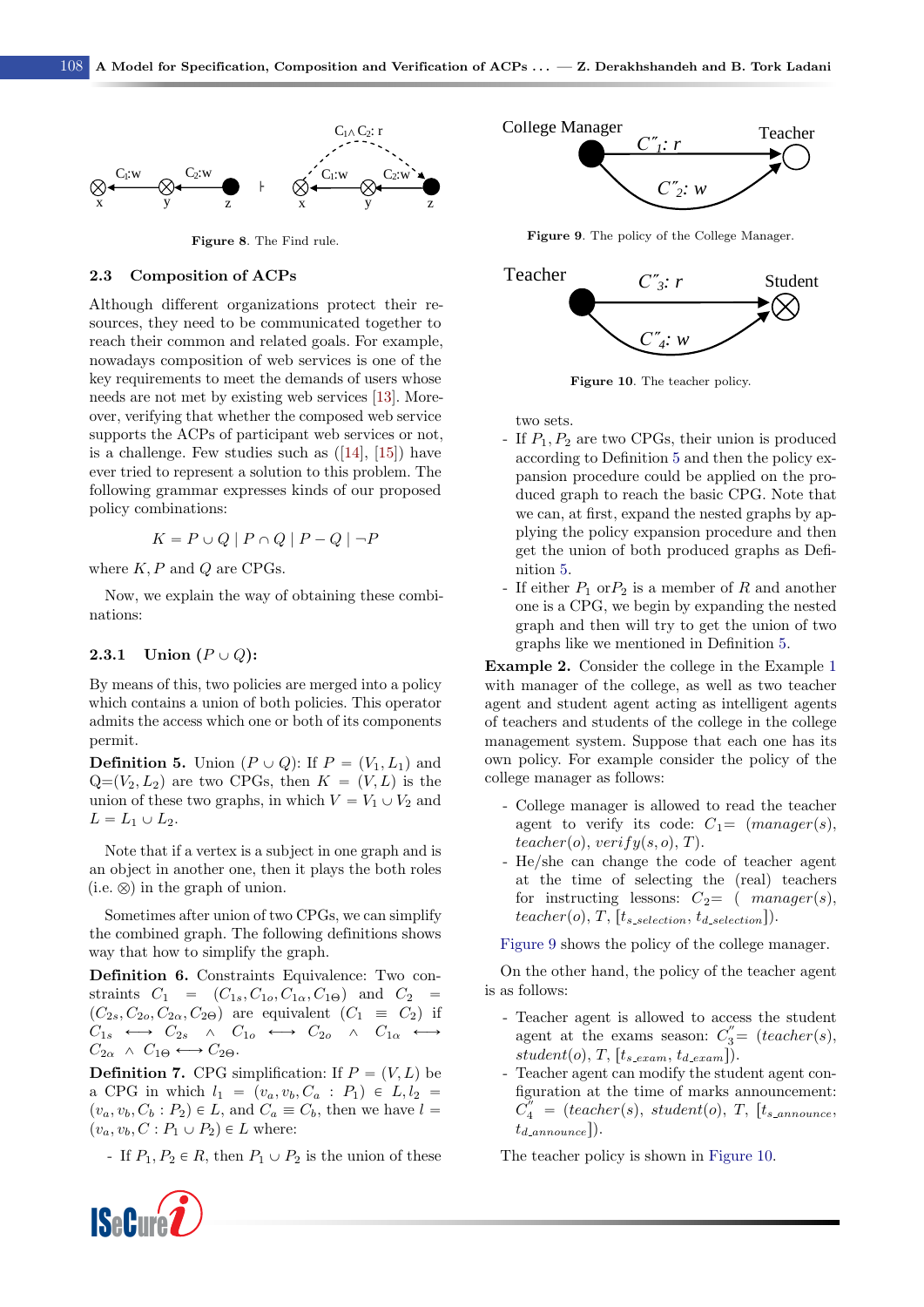<span id="page-6-1"></span>

Figure 11. The college policy.

Now, we obtain the college policy based on its characters policies. It is gained from the union of their policies [\(Figure 11\)](#page-6-1). Note that the teacher vertex changes from object state into subject-object state.

<span id="page-6-0"></span>Example 3. As we saw, [Figure 4](#page-4-1) was obtained from applying the policy expansion procedure on the college policy. On the other hand, the college contains the mentioned characters. So, they must obey the college's policy toward the library documents in order to access them. [Figure 12](#page-6-2) shows the college's policy toward library documents considering its characters. We only show the teacher's policy toward documents for the sake of figure clarity.

Similarly, the university as a subject must follow the policy of its upper organization e.g. Department of Research in its educational rules. Furthermore, the university consists of many entities, with their own policies, that may be interrelated. By using the mentioned method, the university policy can be obtained on the basis of its components policies and relations. Our model can express the groups of users who follow a common policy. It is possible to apply a policy for all group members or exclude some members of this group with some constraints (i.e. if these members obey the constraints, they have the same policy as other members of that group).

#### 2.3.2 Intersection  $(P \cap Q)$ :

It allows only those accesses that are permitted by both components  $P$  and  $Q$ . For example, suppose that the library employee allows the college students to access to the library documents. On the other hand, the manager of college permits specific persons to access to these documents. In this case, ACP of the college' s students to the mentioned documents is obtained from the intersection of both policies (i.e. only the accesses are valid which both manager and library employee permit). The intersection CPG is obtained as follows:

- If nested policy exists in  $P$  or  $Q$ , we must apply the policy expansion procedure to reach the basic CPG for each one  $(P \text{ or } Q)$ .
- Then, we apply CPG transferring rules to add the implicit transfers to each CPG, if exist. Note that without considering these indirect transfers, the combination results and analysis outcomes may be incomplete or even incorrect.
- Finally, we intersect two resulted CPGs as the

<span id="page-6-2"></span>

Figure 12. College's policy toward library documents (considering its principals).

following definition.

**Definition 8.** Intersection  $(P \cap Q)$ : If  $P = (V_1, L_1)$ and  $Q = (V_2, L_2)$  are two CPGs, then  $K = (V, L)$ is the intersection of these two graphs in which  $V =$  $V_1 \cap V_2$  and for each two edges  $l_1 = (v_a, v_b, C_1 : P_1) \in$  $L_1$  and  $l_2 = (v_a, v_b, C_2 : P_2) \in L_2$ , the edge  $l \in L$ is the corresponding edge of  $v_a$  and  $v_b$  in K that  $l =$  $(v_a, v_b, C_1 \wedge C_2 : P_1 \cap P_2)$ , where:

 $-P_1, P_2 \in \mathbb{R}$  then  $P_1 \cap P_2$  is the intersection of  $P_1$ and  $P_2$ . If the resulted set of  $P_1 \cap P_2$  is empty, the related edge is omitted.

#### **2.3.3** Subtraction  $(P - Q)$ :

It restricts policy  $P$  by eliminating all the accesses in the second policy  $(Q)$ . The subtraction graph is obtained as follows:

- If the nested policy exists in  $P$  or  $Q$ , we apply the policy expansion procedure to reach the basic CPG for each one  $(P \text{ or } Q)$ .
- Then, we apply transferring rules on each CPG to obtain implicit transfers, if exists.
- we subtract two resulted CPGs as the following definition.

**Definition 9.** Subtraction  $(P - Q)$ : If  $P=(V_1, L_1)$ and  $Q=(V_2, L_2)$  are two CPGs and if  $L'_1 \subseteq L_1$  is a set of edges in  $P$ , which have the same corresponding beginning (subject) and end (object) vertices in both P and Q (i.e. every  $l_1=(v_a, v_b, C_1:P_1) \in L_1$  in P which has an equivalent edge  $l_2=(v_a, v_b, C_2: P_2) \in L_2$  in  $Q$ , is placed in  $L_1'$  set), then  $K = (V, L)$  is the subtraction of these two graphs that:

$$
V = V_1, \text{ and}
$$
  
\n
$$
L = (L_1 - L'_1) \cup \{l_i |
$$
  
\n
$$
l_i = \begin{cases} (v_a, v_b, C_{1i} \wedge C_{2i} : P_1 i - P_{2i}) & \text{if } C_{1i} \equiv C_{2i} \\ (v_a, v_b, C_{1i} : P_{1i}) & \text{otherwise} \end{cases}
$$

Where:  $P_1, P_2 \in R$ , so  $P_1 - P_2$  is the subtraction of

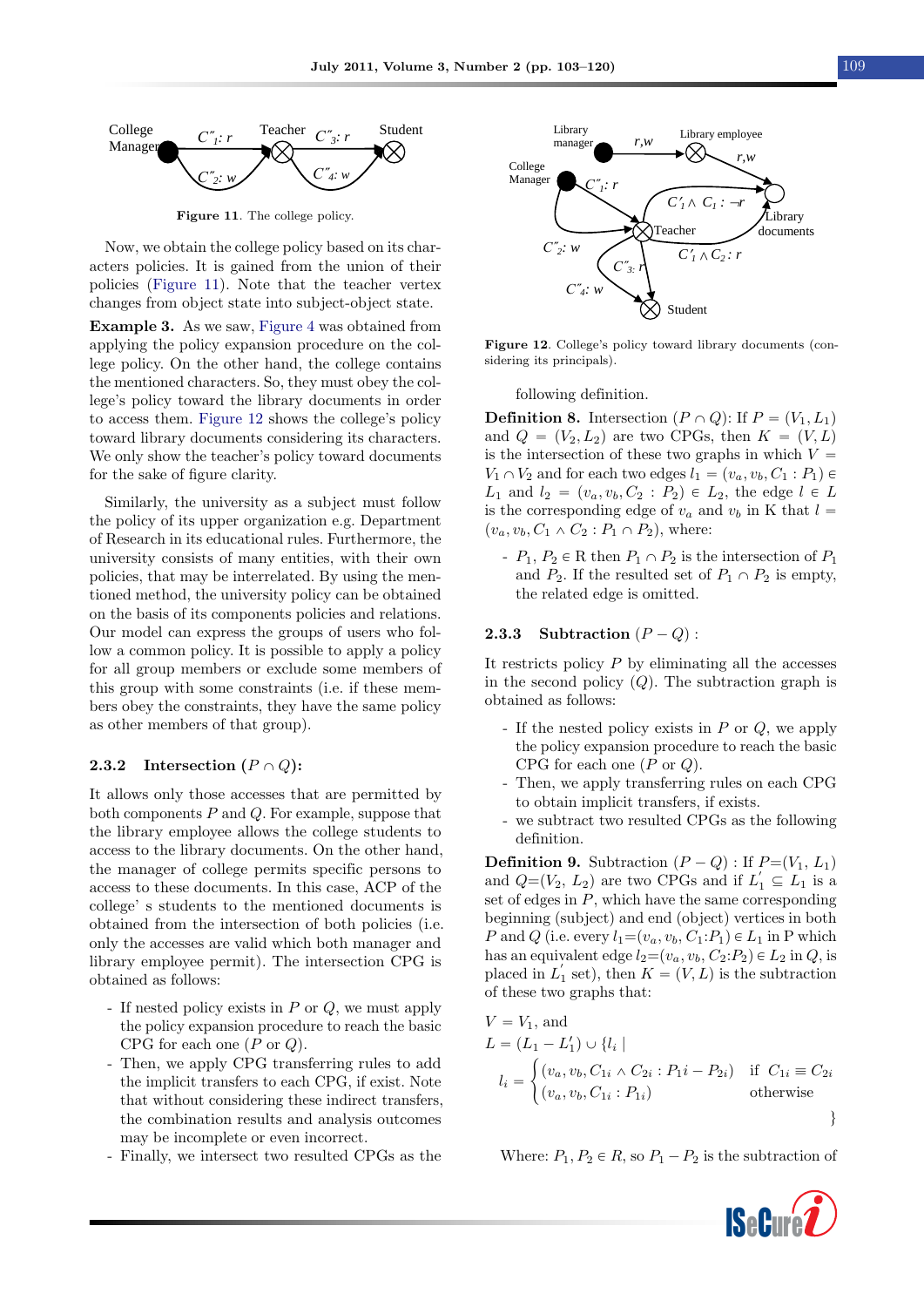<span id="page-7-1"></span>

Figure 13. Conditional relations CPG model.

them.

#### 2.3.4 Negation  $(\neg Q)$ :

A CPG expresses the rights of its subjects toward related objects based on constraints. Negation of the CPG expresses possessing negative of mentioned rights for related subject toward the object in the same constraints, meaning that the subject would not have the specified rights in the policy in mentioned situation towards that object. Thus:

<span id="page-7-0"></span>**Definition 10.** Negation  $(\neg Q)$ : If  $Q = (V, L)$  be a CPG and  $L = \{l_i \mid l_i = (v_{ai}, v_{bi}, C_i : P_i)\}\$ , then  $K =$  $(V', L')$  is the negation of Q in which:  $V' = V$ ,  $L' =$  $\{l'_i \mid l'_i = (v_{ai}, v_{bi}, C_i : -P_i)\}\$  where:

- If  $P \in R$ ,  $\neg P$  is the negation of this set.
- If P is a CPG, then  $\neg P$  will be obtained recursively by using Definition [10.](#page-7-0)

#### 2.3.5 Conditional relations:

In addition to the mentioned operators, we can model conditional relations by using CPGs as follows:

The subject  $v_a$ , in condition C, possesses the policy P toward other entity  $(v_b)$  and for the other conditions (except C), it has the policy Q toward  $v<sub>b</sub>$ . In fact, we encounter conditional expression: "if C then  $P$  else  $Q$ " for  $v_a$  toward  $v_b$ . It can be modeled by using a CPG, as [Figure 13.](#page-7-1)

#### <span id="page-7-4"></span>2.4 Conflict detection

During combination of CPGs or verification of them, it is possible to encounter a case in which a subject simultaneously has two inconsistent policies or rights toward the same object.

<span id="page-7-2"></span>**Definition 11.** Conflict property: If  $Q = (V, L)$  be a CPG in which  $v_a, v_b \in V$  and  $l_1 = (v_a, v_b, C_a : P) \in L$ and  $l_2 = (v_a, v_b, C_b : -P) \in L$ , and  $C_a \equiv C_b$ , then there is a conflict in CPG Q.

The conflict detection procedure of CPG Q is as follows:

- If nested policy exists in Q, apply the policy expansion procedure to reach the basic CPG (according to Definition [3\)](#page-3-1).
- Then, apply CPG transfer rules to add the implicit transfers to the CPG, if exists.

<span id="page-7-3"></span>

Figure 14. College policy toward library documents (after applying Pass and Spy rule).

- Finally, check the conflict property in the resulted CPG (according to Definition [11\)](#page-7-2).

Example 4. Consider the previous example in which one part of college policy toward the library documents was expanded. The expanded CPG is a basic one, i.e. there are no unexpanded policies. There is just one explicit conflict candidate i.e. there are two read access rights having opposite sign from the Teacher to the Library documents. According to the definition of conflict property, it can be a conflict only if their corresponding constraints are equal i.e. we should check if  $C'1 \wedge C1 \equiv C'1 \wedge C2$ . It is equal to proving the following theorem:

$$
(guest(s) \longleftrightarrow recommended(s)) \land ([t_{s,aw}, t_{d,aw}] \land [t_{s,crow}, t_{d,row}] \longleftrightarrow [t_{s,aw}, t_{d,aw}])
$$

Intuitively we should know if we could deal with recommended persons same as guests? Also are the whole autumn and winter as assumed to be crowded periods of library? If the answers of both questions are yes, then we have a conflict in the college access control policy.

Also we should apply transfer rules to achieve more candidates for conflict. Here we only consider a single possible instance. [Figure 14](#page-7-3) depicts the results of applying Pass and Spy transfer rules on CPG of Example [3](#page-6-0) that results in two implicit constrained read rights which one of them is candidate for conflict with another existent explicit negative read right.

To detect a conflict we should check if  $C_3'' \wedge C_1' \wedge$  $C_3 \wedge C_4'' \equiv C_1' \wedge C_3 \wedge C_4''$  or not. It is equal to proving the following theorem:

 $(recommande d(s) \longleftrightarrow guest(s)) \wedge ([t_{s.exam},$  $t_{d\text{-}exam}$   $] \wedge [t_{s\text{-}aw}, t_{d\text{-}aw}] \wedge [t_{s\text{-}announce}, t_{d\text{-}aanname}]$  $\rightarrow$   $[t_{s,aw}, t_{d,aw}] \wedge [t_{s,crow}, t_{d,crow}]$ 

Intuitively beside the previous questions, here we should know if the periods of exams and remark announcements are considered as crowded periods or not?

Note that if we think about automating the conflict

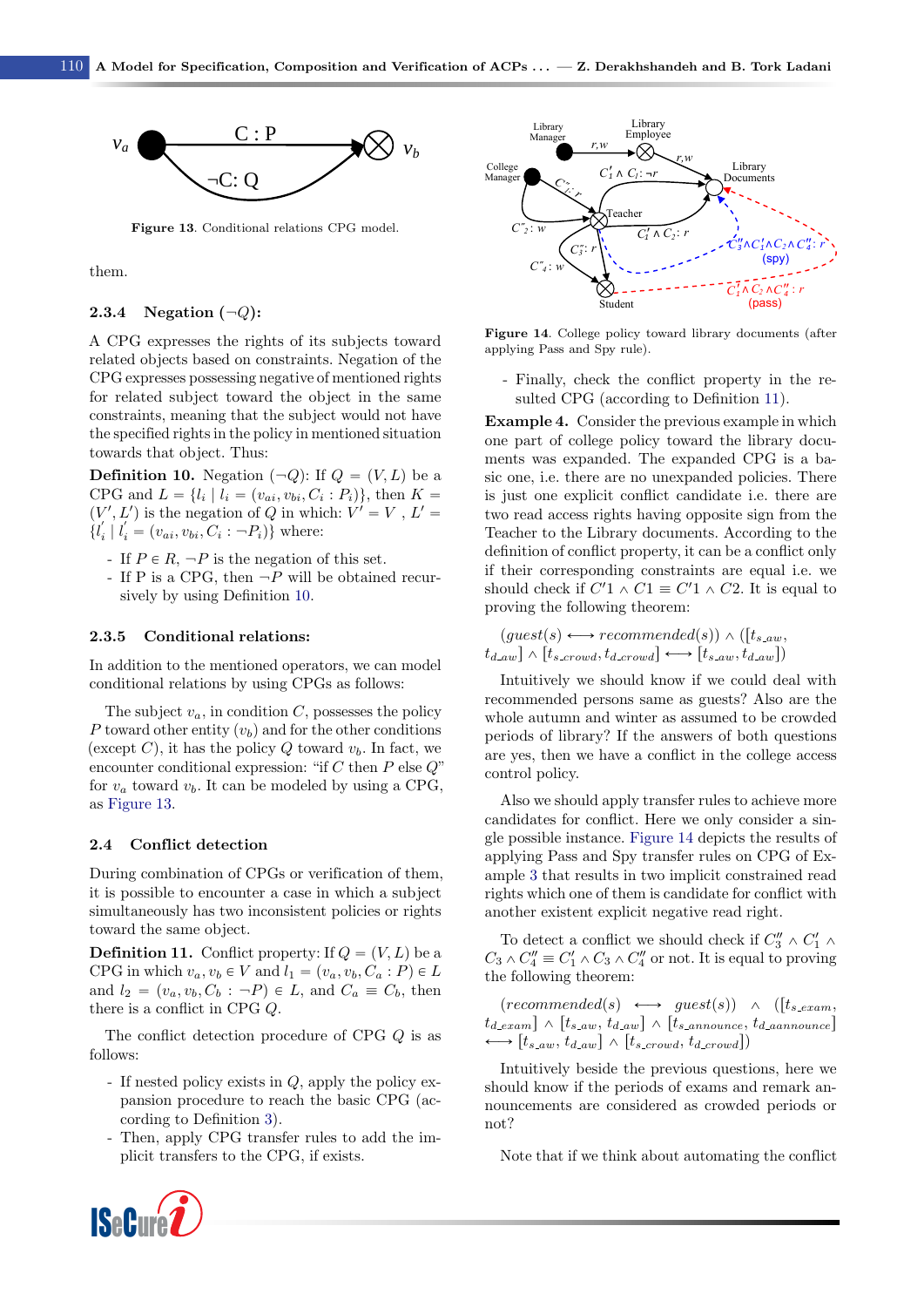detection process, besides having a knowledge base, we need to have a theorem prover for  $\mathcal{L}_{\infty}^2$  language (two-variable-fragment of first order logic) which fortunately there is decidable resolution based proof procedures for it [\[31\]](#page-17-2). Furthermore the algorithm used to find the candidate conflicts is a graph traverse algorithm of order  $N^2$  where N is the number of vertices in the fully expanded CPG (i.e. the basic CPG resulted from expanding all nested policies and applying transfer rules).

#### <span id="page-8-0"></span>2.5 More analysis of ACPs

In this section, we define a method for more accurate analysis of the ACPs according to CPG model features. By using this model not only we are able to specify the ACPs, but also we can examine rights and information transferring in related systems.

In many cases, the system works according to integration of system parts, i.e. it works based on a combined process obtained from combination of system parts processes. While the resulted process of the combination seems faultless, after obtaining the policy of combined process and analyzing it, we may encounter some inconsistencies. For example, the resulted policy of combination has contradictions with the policy of each participated part. Nevertheless the policy of one part is in contradiction with some others, e.g. this part is used in the combination process by mistake (e.g. in web service composition as mentioned before).

In general, analysis of a model is arising from responses given to questions which are posed in mind. What is primarily important in an access control model is how to transfer the rights and information in a related system. More accurately, we are interested in answering the following questions:

- Based on satisfying which condition (conditions), does the subject x obtain the right  $\alpha$  toward the object  $u$ ?
- Can subject x obtain the right  $\alpha$  based on occurring condition  $C$  toward the object  $y$ ?

Since CPG considers the constraints in modeling the ACPs, it is possible to consider and analyze constrained transfers accurately. The answer to the first question is very useful in many cases (e.g. the constraint resulted from this question can be analyzed and adjusted more accurately). The second question distinguishes whether a transfer occurs based on distinct conditions or not.

The TG model has defined predicates for analyzing the graphs  $([9], [10], [11])$  $([9], [10], [11])$  $([9], [10], [11])$  $([9], [10], [11])$  $([9], [10], [11])$  $([9], [10], [11])$  $([9], [10], [11])$ . We mention the "can.know" predicate as an example:

- Can.know $(x, y, G_0)$ : The predicate can.know

 $(x,y,G_0)$  is true if and only if there exists a sequence of protection graphs  $G_0, \ldots, G_n$  such that  $G_n$  is derived from  $G_0$  by rule applications, and in  $G_n$  there is an edge from x to y labeled r or an edge from  $y$  to  $x$  labeled  $w$ , and if the edge is explicit, its source is a subject.

Since TG predicates are defined unconditionally, they can be used for analyzing the CPGs in alwaystrue conditions. But for our interests, we define the following predicate based on the proposed model.

Definition 12. Can.Obtain property: The predicate can.obtain $(C, \alpha, x, y, CPG_0)$  is true for the condition C, the access right  $\alpha$ , and vertices x (as a subject) and  $y$  (as an object or a subject), if and only if there exist the graphs  $CPG_0, CPG_1, \ldots, CPG_n$ , so that  $CPG_0 \vdash^* CPG_n$  by applying transferring rules, and there is an edge with label  $C : \alpha$  from x to y in  $CPG_n$ .

If we assume the set of all desired rules as A, transferring from  $CPG_0$  to  $CPG_n$ , is resulted from applying the whole applicable rules on  $CPG_i(0 \leq i \leq$  $n-1$ , beginning from  $CPG_0$ , with this condition that after obtaining  $CPG_n$ , no rules of A are applicable on  $CPG_n$ . This process can be ended when desired result is found (when the desired edge with label of  $\alpha$ appears from  $x$  to  $y$ ) otherwise it will continue until it reaches  $CPG_n$ . Also the process is decidable. If we consider the size of  $CPG_n$  (which is indeed the most expanded graph in the sequence) as  $N$  (i.e. the number of its nodes), then the order of operations is of  $n.|A|N$  in which |A| is the cardinality of set A.

Example 5. Remember the graph of [Figure 11](#page-6-1) from Example [2.](#page-5-4) Suppose we want to know whether the manager is able to obtain the right r toward the student or not (If yes, in which constraint). In other words, is the result of predicate can.obtain  $(C, r, manager, student, CPG<sub>0</sub>)$  true? In which constraint  $(C)?$ 

After applying the Spy rule, [Figure 15](#page-9-1) is obtained. Two edges  $l_1 = (manager, teacher, C_1'': r)$ and  $l_2 = (teacher, student, C_3' : r)$  contribute to create the implicit edge. As mentioned before, the parameters of constraints  $C_1''$  and  $C_3''$  are mapped to related vertices and their conjunction results in the constraint of new edge. So, for the new edge  $l = (manager, student, C_5'': r)$ , the constraint  $C_5''$  is obtained as follows:

 $C_5''=C_1'' \wedge C_3''=(T,T, verify(manager, teacher),T)$  $\wedge$   $(\tilde{T}, T, \tilde{T}, [t_{s\_exam}, t_{d\_exam}]) = (T, T, verify(manager,$ teacher),  $[t_{s \text{-} exam}, t_{d \text{-} exam}])$ 

Also, after applying the *find* rule, the edge  $l' =$  $(student, manager, C''_6 : r)$  is created and  $C''_6$  is:  $C''_6$  $=C''_2 \wedge C''_4 = (T, T, T, ([t_{s \_ selection}, t_{d \_ selection}] \wedge$  $[t_{s_{\text{}}}, t_{d_{\text{}}}, t_{d_{\text{}}}, t_{d_{\text{}}}, t_{d_{\text{}}}]$ ) As we saw, information

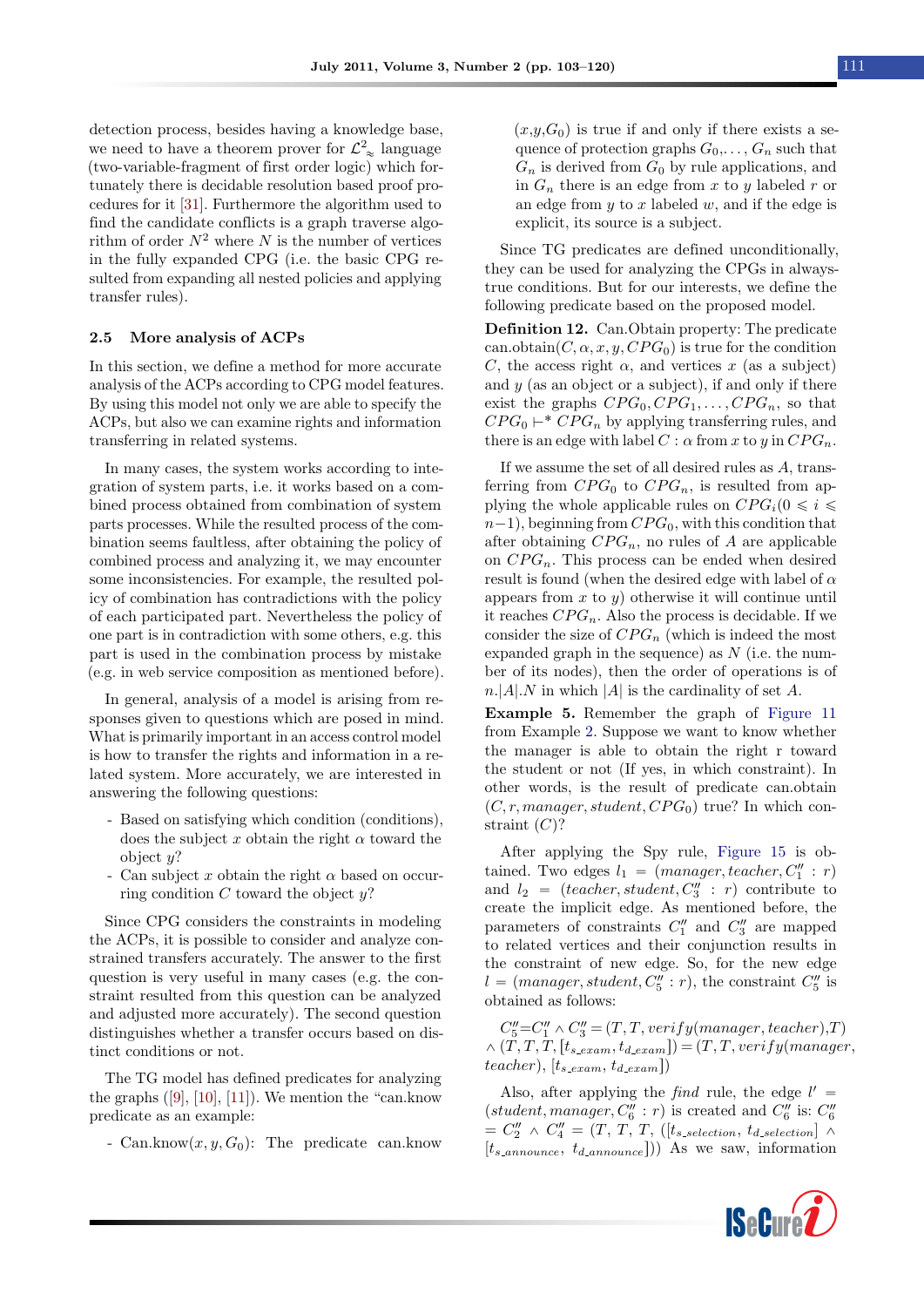<span id="page-9-1"></span>

Figure 15. Applying spy and find rules on college graph.

transfer has two different directions depending on system constraints (the constraints which are held in the system). If condition  $C_5''$  holds, the manager of college has the right of reading the student's information in the combined graph, and with holding condition  $C_6''$ , the student reads the manager information. These transfers occur after combining the manager policy and the teacher policy for obtaining the college policy.

# <span id="page-9-0"></span>3 CPG for Modeling ACP's in Composition of Web Services

Service composition is a fundamental technique for developing web service-based applications. In general, most of the time a single service cannot achieve the user's goals, while several services coming from different providers can be composed to satisfy this objective.

The features of a combined web service are divisible into two functional and non-functional features. The functional features express the work process and the manner of the related system interactions, while the non-functional features are quality features which are subject to changes as time goes by and the interests of the related organizations are changed. Of the nonfunctional features, one can point to access control security feature.

Analyzing the non-functional properties of composition ensuring from correctness of composed web service is still a challenge [\[13\]](#page-16-8). Despite lots of web service composition methods, such as BPML [\[16\]](#page-16-14), BPEL [\[7\]](#page-16-4), WSCI [\[17\]](#page-16-15) and etc, these methods only describe the functional properties of composition [\[18\]](#page-16-16). An important problem in web service composition is that partners which contribute in a combination may have inconsistent policies. So, composed web service ACP must be modeled and analyzed ensuring from the correctness of composition.

On the other hand, because of the relation of the entities participating in the composition with different rights toward each other, the study of the transfer of the implicit rights and information in compositional systems are one of the necessities required for the confidence in an apt definition and the compatibility of



<span id="page-9-2"></span>

Figure 16. CPG model for different kind of data transfer in the web service composition.

the policies of the composition's partners. In other words, we need a method for modeling the web service ACPs and obtaining the policy resulting from their composition (with regard to the presence of the problems of the composition methods in the absence of the expression of non-functional features), which not only models the rights of the entities in relation to each other, but also takes the information transfers into consideration. We take advantage of CPG model for this purpose and will express the access control policies in the web service composition in next section.

#### 3.1 Web service composition ACPs

As we know, web services are related together from sending or receiving the information or generally from invoking (executing) each other. According to each case, the information flow is different. We define the new right x, in addition to r and w rights, for modeling the web service composition ACPs:

Definition 13. X (execute): It is the right of executing an object for a subject. This right is changed to one of r or w rights, as follow:

For example, when a web service  $WS_1$  invokes another one  $(W S_2)$ , it has the right of executing the  $WS_2$ . During this operation  $WS_1$  may send some information to  $WS_2$  or vice versa. When the information is sent,  $WS_1$  has the w right toward  $WS_2$  and from receiving data, WS1 has the r right toward that ( $WS_1$  has both **r** and **w** rights over  $WS_2$  for both send and receive states). [Figure 16](#page-9-2) shows each type of these interactions and the related CPG model.

#### 3.1.1 Constraints in Extraction of Composition Model

The constraint C depicted in [Figure 16](#page-9-2) signifies the conditions in which a web service has a specific  $r/w$ access right to another web service. In unconditional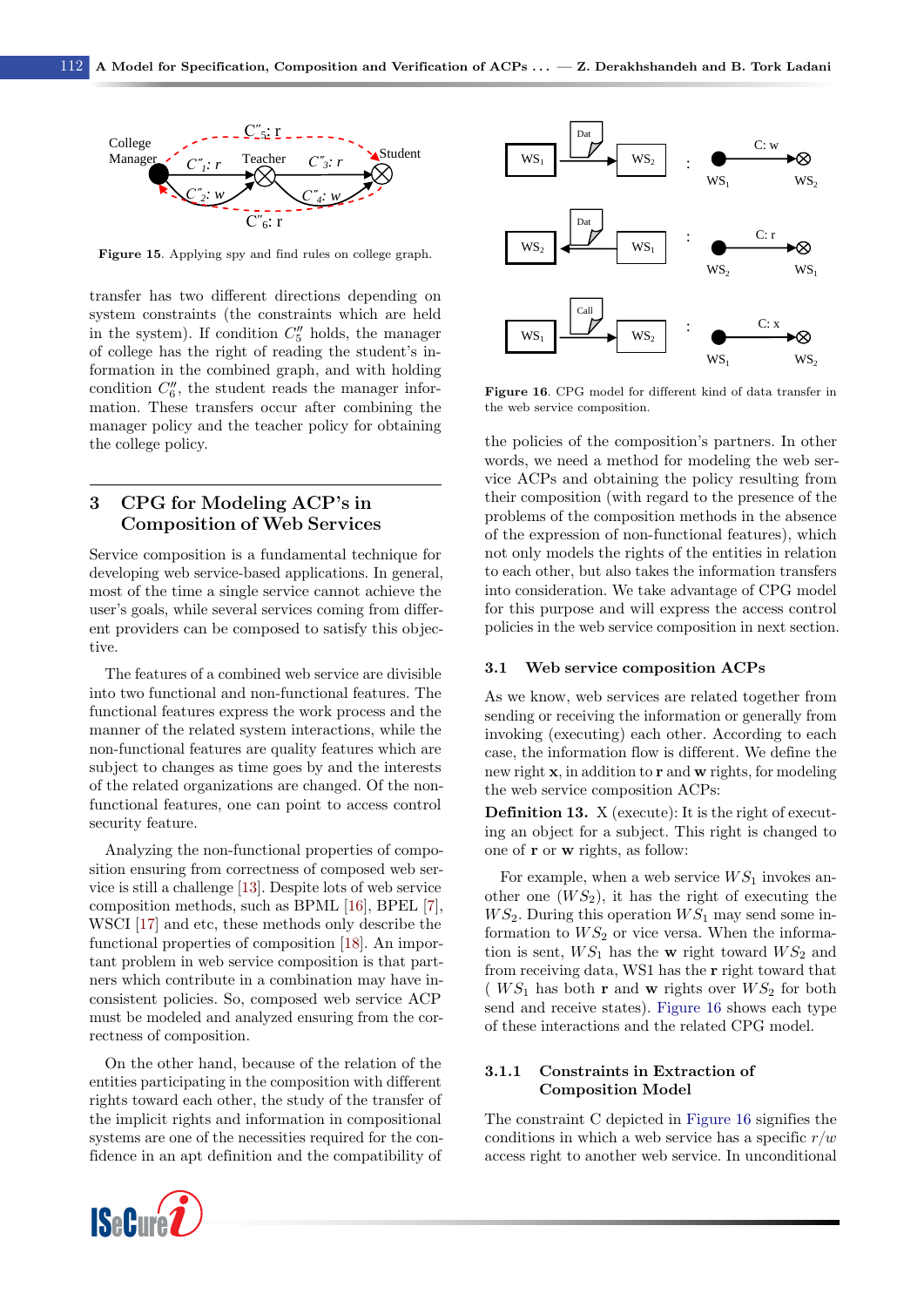state, this constraint has a value of  $T$  (True) which we don't mention as before to keep simplicity. These constraints are different in the area of web services according to their different applications. The current constraints in web service composition methods concerning all choreography or orchestration by using the constituents of a foursome C compound are taken into consideration and explained as follows:

-  $C_s$  and  $C_o$ : generally, if there is a need for the source web service to enjoy special features to have a right to the target vertex, then these conditions are expressed by  $C_s$  constraint. In the same way, the constraint governing the target web service is also expressed by  $C_o$ .

Depending on the composition goal, the composition of web services comprises a set of web services communicating with each other. Each web service can have different roles. It can appear in different roles in one composition or even it can belong to several compositions at the same time. The roles are some privileges which are required for specific activities in the process of the composition of web services.

By using a CPG model, the role of each service (whether compositional or partner web service) is expressed by the use of two constraints  $C_s$  for source web service and  $C<sub>o</sub>$  for target web service.

- $-C_{\Theta}$ : is used to express temporal constraints on accesses if necessary.
- $-C_{\alpha}$ : expresses a service (a method) which is to be invoked and used from the service sets presented by the target web service. This is principally named "operation" in the domain of web services.

Any web service may present its services by different policies to others. As an example, for the invocation of "A" service, one requester has the right to read the web service information, but for the invocation of "B" service of the same web service, it does not have such a right to that web service. Therefore, each request to a specific method of a web service is modeled in the form of an operation and represents a constraint on the destination vertex for which a requester has a specific right to the mentioned web service. So, in CPG model, the name of the requested operations is modeled by  $C_{\alpha}$ .

For the purpose of obtaining the final CPG of composition, we must follow some steps in the following order:

- (1) Model the CPG of each participant web service policy in composition over its related entities (e.g. resources or other interrelated entities) as mentioned in [Section 2.](#page-1-0)
- (2) Model the policy of composed web service according to its relation with each partner as men-

tioned in this section.

(3) Obtain the union of resulted CPGs from two steps 1 and 2, as mentioned in [subsubsec](#page-5-5)[tion 2.3.1.](#page-5-5) Note that, Web service composition is a kind of cooperation. If we don't use the union operation, then we could not have any cooperation. To clarify the issue, let us have an example: Assume that in web service composition of a travel agency, a web service is used for flight reservation which has access to flights DB. Also there is another web service for hotel reservation which has access to hotel information DB. The web service composition can be established only when access to both DBs be provided. Whereas the intersection of these access rights might be null.

The final graph of composition is obtained from these three steps. Now, it can be verified and analyzed for contradictions or conflicts as mentioned in [Section 2.4](#page-7-4) and [Section 2.5.](#page-8-0)

As a sample of the application of the presented method in the application of CPG model for modeling the ACPs in the composition of the web services, we proceed to modeling of the ACPs in BPEL processes.

## <span id="page-10-0"></span>4 Modeling ACP's in BPEL processes

#### 4.1 Extraction of CPG model resulting from BPEL process

BPEL models a business process which includes a composition of activities implemented on the basis of the defined control flow.

The most important sections comprising a BPEL process can be divided into three groups:

- (1) Business process partners
- (2) The activities explain the business process logic using interactions between process and its partners.
- (3) A collection of variables maintaining the state of the process.

The conceptual core of BPEL is the messages exchanged between the composed process and the web services entering into its partnership (partner web services). The general scenario in BPEL is usually initiated by receiving one message by the composition process and then by calling a set of external web services so that the compositional operations are performed and the final response is ultimately announced to the requester.

In access control, the activities which involve BPEL process with outside environment are taken into consideration; since the transfer of rights and information

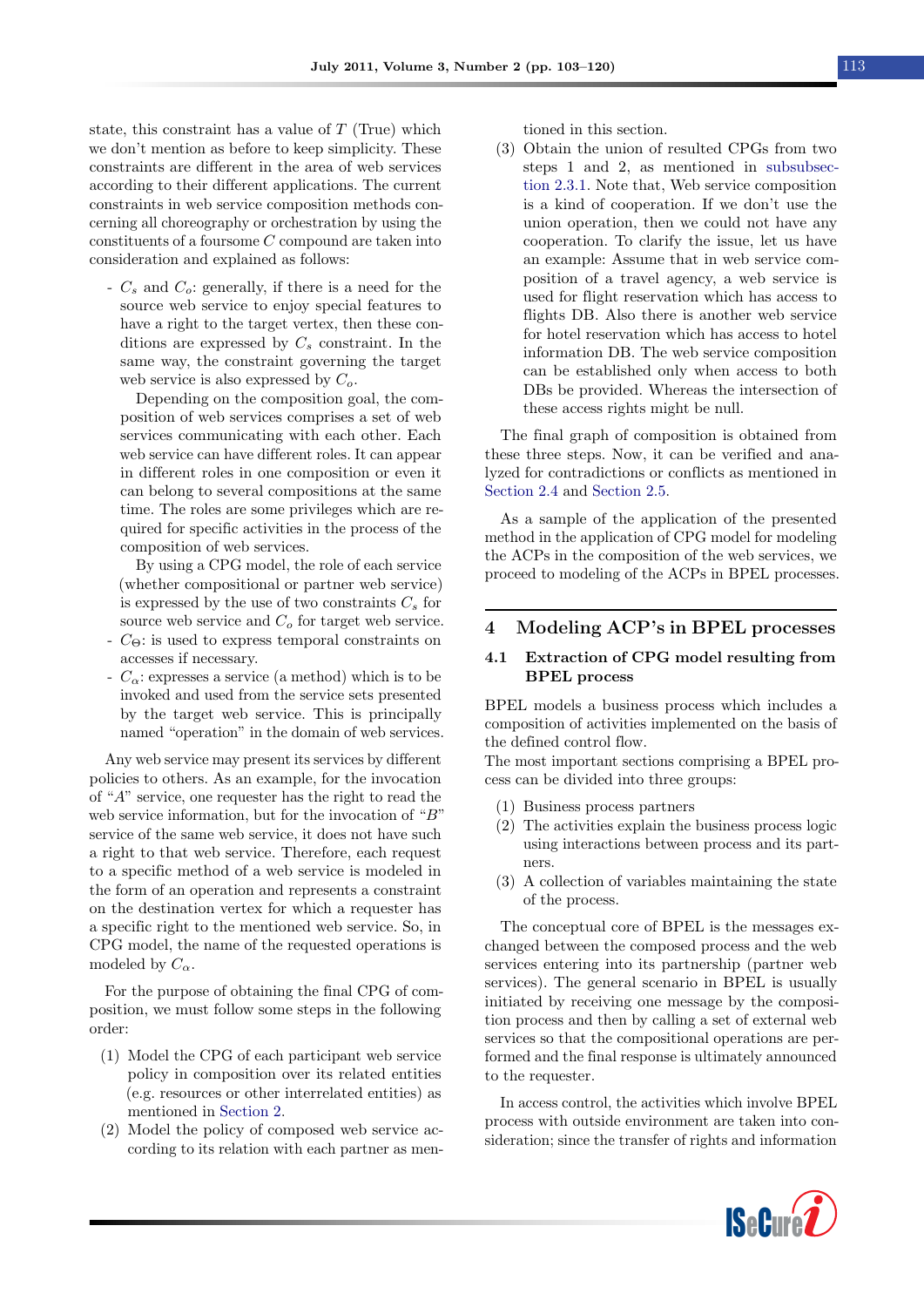<span id="page-11-0"></span>

Figure 17. BPEL process.

is possible in this way. These are the activities of invocation of web services (invoke), the receipt of the requests (receive), and their reply are communication bridges for the compositional process with outside entities. [Figure 17](#page-11-0) depicts a simple design of BPEL process consisting of the three mentioned activities.

Each activity in BPEL process is represented by a label which has the features among which some are compulsory and some are voluntary used according to the needs. These features have their own values for different partners, depending on the process need.

The BPEL process specifies the desired related partner in every activity by features such as "partnerLink", "partner". Also this process is connected to the desired service (specified by "operation" and "portType" parameters) by matching with the related existing information in WSDL document of each partner. By the "partner" parameter, the partner web service is specified and by "partnerLink", one link with specific name between the two partners is generated [\[7\]](#page-16-4). Now, the method of obtaining CPG graph resulting from the mentioned activities in BPEL is expressed.

- Invoke: by this activity, the composed web service invokes an operation from a partner web service in a composed process. In this manner, the composed web service has the right to execute the service related to the partner for this operation in CPG model.

This operation is of two kinds: one-way and two-way (request-response) and is in conformity with the related operations in WSDL document of the partner web service. The general format of this instruction is as [Figure 18.](#page-12-0)

The "partner" section specifies which web service is the intended partner in this activity. It is known that the operational pattern of WSDL documents is divided into two forms: one-way and two-way.

In the same way, the operation invoked by "invoke" activity is modeled according to the direction of data exchanges. If the desired information is sent to the partner web service, it is equal to compositional process writing right (w) toward the partner web service, and if the information is received from the partner, it is equal to compositional process reading right (r) toward the partner web service. In case of both sending and receiving, the compositional process has both  $r$ and  $w$  rights toward the partner (i.e.  $x$  right).

Depending on the need, two variables are used for sending and receiving information in this activity: the "inputVariable" and "outputVariable" for sending and receiving information, respectively. Reply: the compositional web service sends the result of the request (request for executing the operation which is already accepted by receive activity) to the requester. This is equal to the reading right  $(r)$  of the requester toward compositional web service. Note that the requester is also one of the partner web services in the composition. This activity format is as [Figure 19.](#page-12-1)

Receive: This activity specifies from which partner it is waiting to receive the request. By the use of "partnerLink" and "partner" parameters, the partner intended process (the requester) is specified and by the use of "portType" and "operation", it specifies which operation of the compositional process can be invoked by this requester. In this way, doing the requested operation by the partner and sending the result to it is guaranteed by reply instruction. The general format of this instruction is as follows:

| <receive name="name&lt;/th"><th>operation=OP_name</th></receive> | operation=OP_name    |
|------------------------------------------------------------------|----------------------|
| partner=p_name                                                   | partnerLink=PL_name  |
| portType=PT_name                                                 | variable=userreq $/$ |

In this activity, if " $OP_name$ " operation needs to receive information from the requester, the "userreq" variable is used for this purpose.

The composition of receive activity and one reply activity, results in one request-response operation in "portType" related to WSDL document of composed process [\(Figure 19](#page-12-1) clearly states this matter).

As you can see, because of the presence of the reply, this set encompasses the sending of data to the requester. But the receipt of the data by the process depends on the type of the request. It is possible that the specified operation in receive activity requires the sending of the data from the requester to the process. It is equal to partner writing right  $(w)$  toward the compositional process and these pieces of information are transferred by "userreq" variable. If only the in-

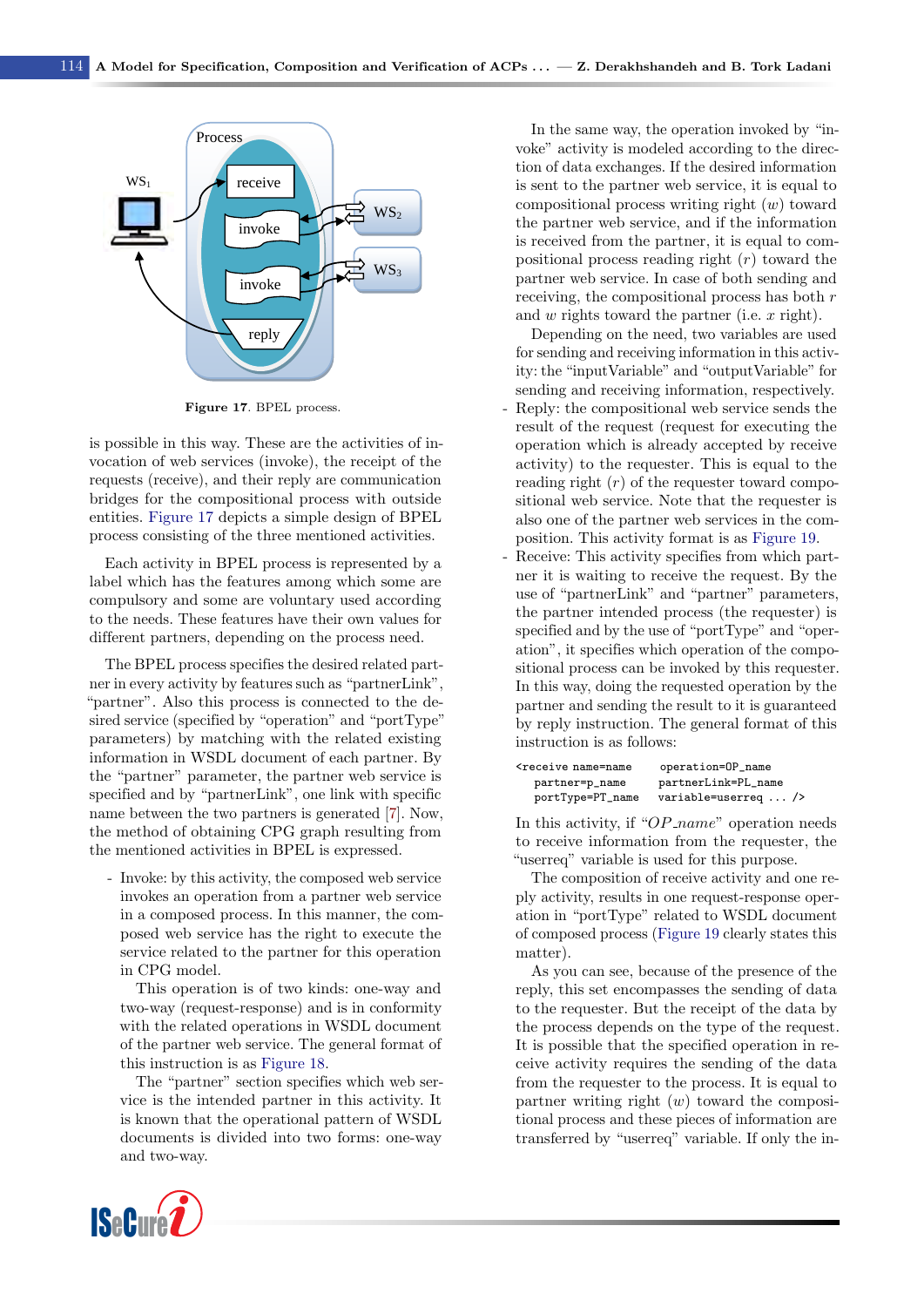<span id="page-12-1"></span><span id="page-12-0"></span>

Figure 19. CPG model of the reply activity.

vocation of operations is done without data sending, no right  $(r \text{ or } w)$  is obtained by the activity of receive, and there is no need to use "userreq" variable in the instruction format.

In this way, the basic right set in CPG model of BPEL is  $R = \{r, w, x\}$ , where r, w, and x are read, write, and execution rights, respectively.

Depending on the needs that the related subject or object should be bound to in each activity, the C restraint in the above three activities are determined. As an example, the determined rights in each of the three above activities for doing specific operation of the object web service are done. That is, for the mentioned operation (*operation =*  $Op_name$ *)*, the expressed right on the web services are true toward each other. The name of this operation is specified by the "operation" parameter in each of invoke, receive, and reply operations, and is applied by  $C_{\alpha}$  constraint on the policy related to that activity.

As an example, in invoke activity, for operation named OP name, the process has the right of execution  $(x)$  of the partner's web service. So, the condition for the relation edge between composed process and the mentioned partner is  $C = (T, T, OP\_name(s, o), T)$ and on the whole, the label of this edge will be  $(T, T, OP\_name(s, o), T) : x$ . where, s and o (e.g. in invoke activity) are compositional web service and partner web service specified by partner parameter of this activity, respectively.

Consider another state: each partner can take part in one or several roles in a process. In BPEL process, these roles are expressed by "partnerRole" and "my-Role" parameters and consequently, in WSDL file, for different operations it is specified by "role" parameter. The "myRole" parameter shows the role of BPEL process in the link between that process and the partner and the "partnerRole" parameter specifies the role of partner in the mentioned link.

As an example, a purchaser sends its purchase request to the compositional process. In this link the compositional process plays the role of the seller. But, when the compositional process sends the request to the seller's web services, the process plays the role of the purchaser and the partner's web service plays the role of the seller. Observe the following code part:

```
<receive name="receive" partnerLink="Buyer"
  operation="request" variable="request"
   initiate="yes"
</receive>
<invoke name="quote_supplier1"
  partnerLink="Supplier1"
   operation="request_quote"
  inputVariable ="part_request"
  outputVariable="part_quote"
</invoke>
<invoke name="quote_supplier2"
  partnerLink="Supplier2"
  operation="request_quote"
  inputVariable ="part_request"
  outputVariable="part_quote"
</invoke>
...
<!--construct a proposal from the part quotes received -->
<reply name="reply"
  partnerLink="Buyer"
  operation="send_proposal"
  variable="proposal"
\langle/reply>
```
Assume that we want to specify the constraint in a state that the compositional web service invokes one of the seller's web services. The above code shows that in this state, the role of compositional process is myRole="Requestor" and the role of web service of the partner is Role= "purchaser". Therefore, C in the related edge of these two entities is as follows:

 $C_s = Requestor(s)$ : s is the source of the edge(here, the compositional process)

 $C<sub>o</sub> = Purchaser(o)$ : o is the communication edge destination parameter(here, the partner)

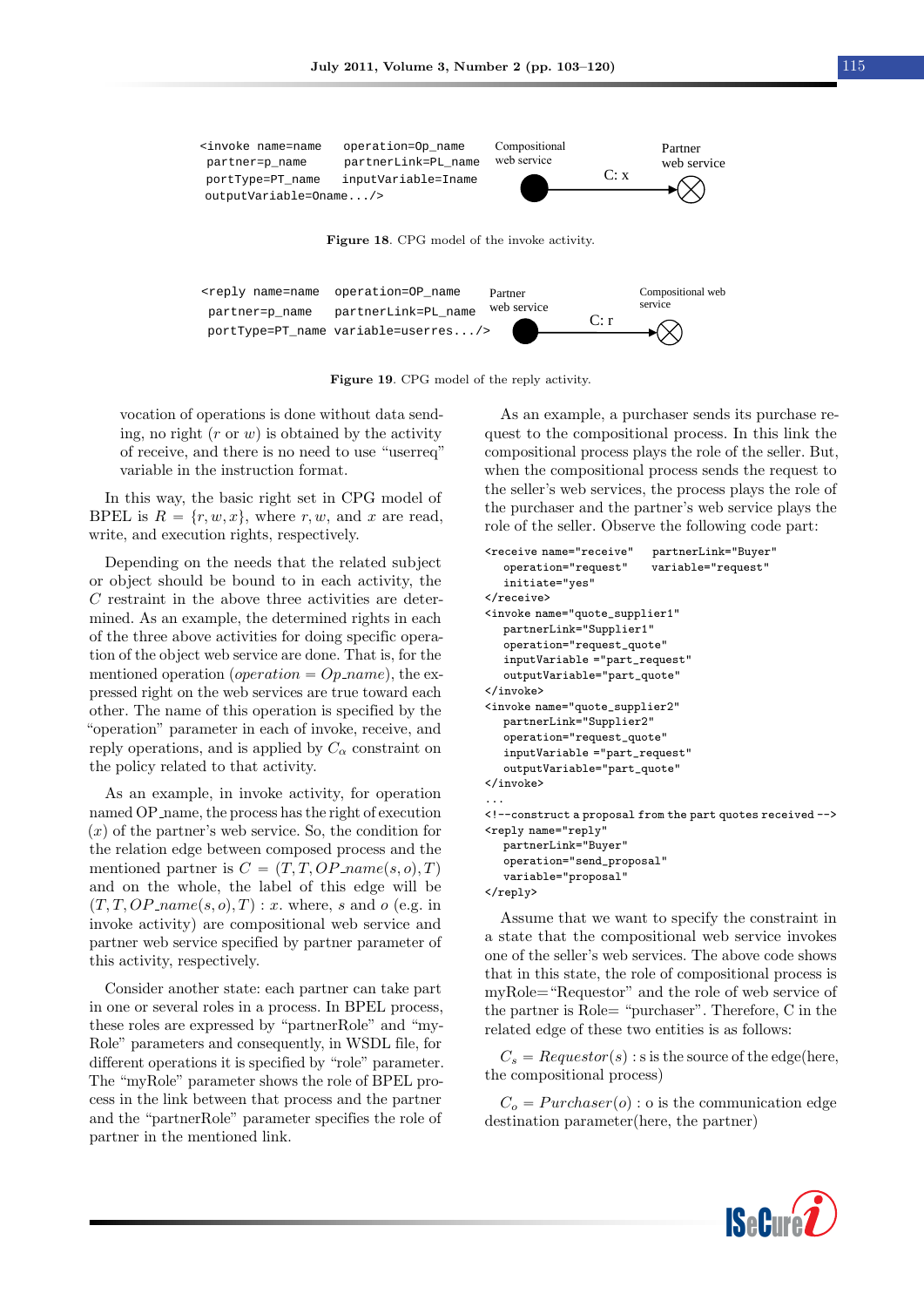

<span id="page-13-1"></span>Figure 20. CPG model for sale BPEL process.

#### 4.2 Example

Consider the following scenario: a purchaser needs to buy a computer system (PC) and there are a number of suppliers who produce and present a part of the components of a computer system.

The purchaser sends his request to a sells agent (compositional web service) instead of referring to each all suppliers. The sells agent inquires about the price and other information of the components and prepares them for the purchaser by getting in touch with the suppliers. The following code part shows a simple sample of this scenario based on BPEL process.

```
<receive name="receive" partnerLink="Buyer"
  operation="request" variable="request"
  initiate="yes"
</receive>
<invoke name="quote_supplier1"
  partnerLink="Supplier1"
  operation="request_quote"
  inputVariable ="part_request"
  outputVariable="part_quote"
</invoke>
<invoke name="quote_supplier2"
  partnerLink="Supplier2"
  operation="request_quote"
  inputVariable ="part_request"
  outputVariable="part_quote"
</invoke>
...
<!--construct a proposal from the part quotes received -->
< reply name="reply" partnerLink="Buyer"
  operation="send_proposal" variable="proposal"
</reply>
```
We want to consider the model resulting from the communication between the sells agent with two suppliers of 1 and 2, and sent the result to the purchaser by CPG graph. [Figure 20](#page-13-0) depicts this model in which  $C_1, C_2$ , and  $C_3$  constraints are as follows:

 $C_1 = (T, T, send\_proposal(customer, sells agent), T)$  $C_2 = (T, T, request\text{-}quote(sells\text{-}agent, Supplement), T)$  $C_3 = (T,T, request\text{-}quote(sells\text{-}agent, Supplier2), T)$ 

In this example, in the two operations of "request\_quote" from two partners, the information of their computer parts is sent from the web services of the partner to the compositional web service. Therefore, the execution right  $(x)$  in invoke activity is changed into the reading right  $(r)$  of these pieces of

<span id="page-13-0"></span>

<span id="page-13-3"></span><span id="page-13-2"></span>Figure 22. Final graph of sale process considering partners policies.

At the same time, as we know every partner web service has its own access control policy. For example, the policy of suppliers 1 and 2 is assumed to be as [21a](#page-13-1) and [21b.](#page-13-2)

Now, the union of the policy of partner web services in the composition and compositional policy are obtained [\(Figure 22\)](#page-13-3). We have ignored the inclusion of customer's policy as another partner web service in this example to keep the simplicity of the figure.

By obtaining the final graph of the composition, we can analyze the policies. The methods of analysis and conflict verification in CPG graph are presented in [Section 2.](#page-1-0) We suffice to a single analysis here as follows:

Assume that we want to examine the manner of information transfer between the customer and Data base 1. Therefore, we examine to know what the result of the predicate of can.obtain is and in case that the value of this predicate is true, we examine the conditions for its being true. The graph in [Figure 22](#page-13-3) is assumed to be in  $CPG_0$ , then after two using of "spy" rule we reach the new relation edge between the "customer" and the "data base 1" vertices. Observe [Figure 23.](#page-14-1)

In other words, the value of following predicate will

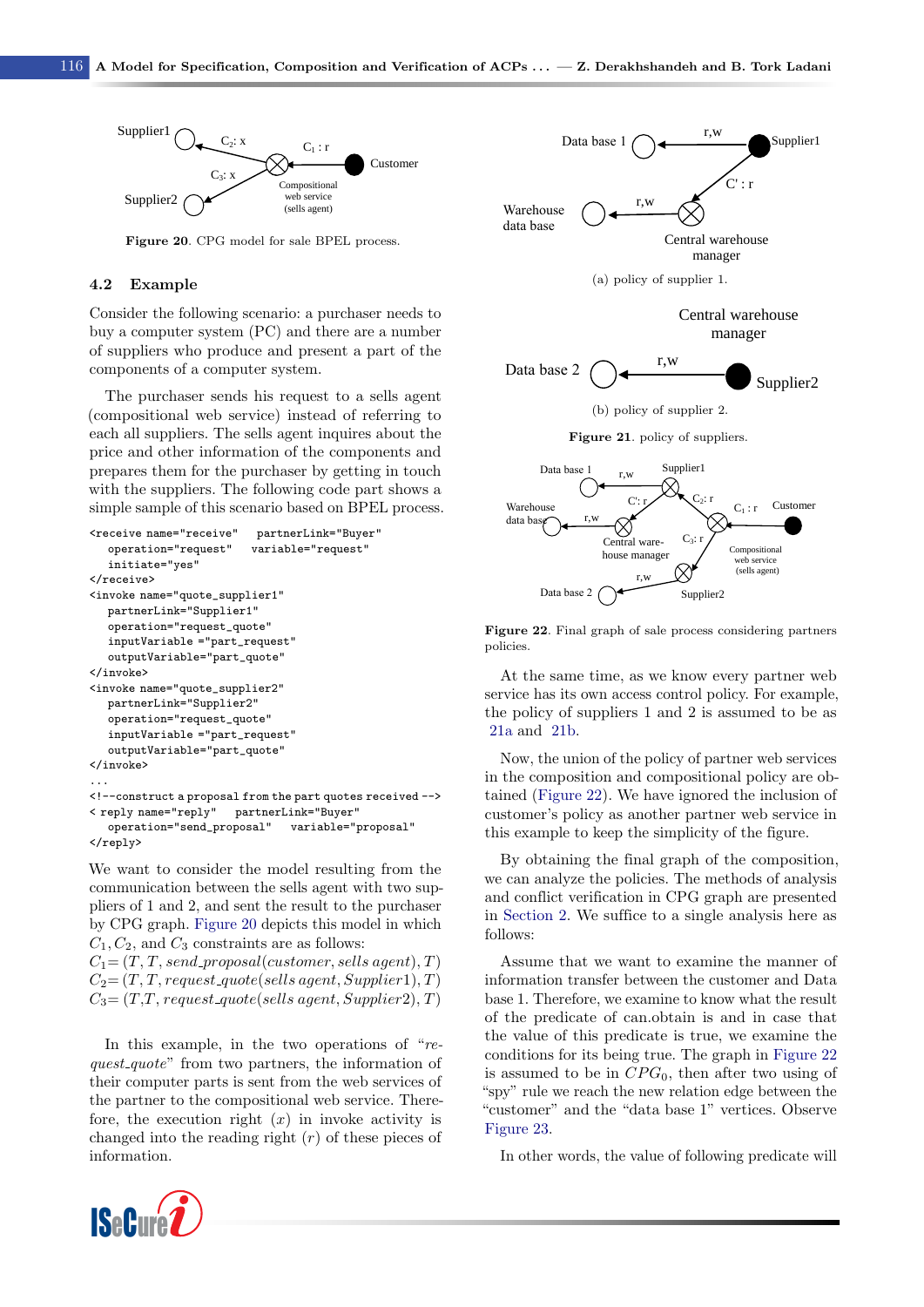<span id="page-14-1"></span>

Figure 23. Final graph and applying some transfer rules.

be true:

 $can. obtain (C, r, customer, database1, CPG<sub>0</sub>)$ true Where the C condition is:  $C = C_1 \wedge C_2 =$  $(T, T, send\_proposal(customer, salesagent)$   $\wedge$  $request\text{-}quote(salesagent, supplier1), T)$ 

In this way several samples of the applying transfer rules on the graph in [Figure 22](#page-13-3) is also shown in [Figure 23.](#page-14-1)

#### <span id="page-14-0"></span>5 Related Works

We have proposed the Constrained Policy Graph (CPG) model, which inherits Take-Grant protection model (TG) [\[8\]](#page-16-7) basic concepts. TG is an access control protection model which represents transformation of rights and information between entities inside a system either implicitly or explicitly. It was first presented by Jones et al. to solve the "Safety Problem". To model the transfer of rights and information, TG uses a set of rules called de-jure rules and de-facto rules [\[9–](#page-16-11)[11\]](#page-16-13). TG doesn't provide a method to restrict the ACPs with constraints. Also, it doesn't support policy combination and nested policy specification. Unlike TG, CPG provides the means for nested definition and constrained specification of ACPs. Furthermore, it contains the necessary rules for the policy combination and expansion. We define the constraints by restricting subjects, objects and actions. In addition, CPG model has the ability of time-dependent policy definition. Different kinds of constraints can be combined using our method clearly. Also, we can discover the implicit transfers of rights and information by applying a set of rules on each CPG graph. Ultimately, using CPG model, we can analyze the presence or absence of the conflict or contradiction among ACPs.

Many researches have been devoted to modeling ACPs. Most of these methods have modeled the policy of a system on the basis of a single policy. For example, Bertino et al in [\[1,](#page-16-0) [2\]](#page-16-1) proposed a temporal model for

the access control. However, their method does not support the possibility of the application of several policies. Of course, this need for the composition has been taken into consideration by some methods. As an example:

Bonatti et al in [\[3\]](#page-16-2), proposed an algebraic method for the specification and composition of ACPs. Contrary to previous methods, this method makes the composition of the policies feasible, but CPG has also considered temporal constraint specification. On the other hand, the transfer information which might take place because of the relation of the entities with different policies can be discovered by CPG and can be added to the system policy graph (as it was observed in [Section 2.2\)](#page-4-5).

Siewe et al in [\[4\]](#page-16-17) proposed a method for the specification and composition of the ACPs. This method has considered the policies on the basis of temporal dependencies among the access permissions using Interval Temporal Logic. As it was brought up before, in addition to the temporal constraints, other constraints (e.g. constraints on subjects, objects, etc.) are required for the determination of the validity condition of an ACP in our goals, which isn't studied in this method.

Jajodia et al in [\[5\]](#page-16-18) proposed a method for the application of several ACPs in a single system. Different policies in this method are described by a unique language and are analyzed on the basis of the decisionmaking rules defined. These policies are saved in the system library, so depend on the requests from users, new rules are added to it. The purpose of the application of several policies in one system is to translate the policies into a single language, save and analyze them in this system, while in CPG, different types of the composition of different policies (on demand) are presented. In addition, the work in [\[5\]](#page-16-18) has only taken the constraints into consideration for the classification of the objects and grouping of the subjects, while the others are ignored.

A very similar work to our proposal in objectives is the work of Koch et al. in [\[29\]](#page-17-3) which presents some basic properties of a formal model for AC policies based on graphs and graph transformations and addresses the problem of detecting and resolving conflicts. In the presented framework in [\[29\]](#page-17-3) a policy is formalized by four components: a type graph, positive and negative constraints and a set of rules.

Positive and negative constraints in [\[29\]](#page-17-3) can be considered as a formal documentation of the initial requirements and of the development process of rules which is conceptually similar to the definition of constraints in CPG. While constraints in [\[29\]](#page-17-3) are modeled using graph transfer rules, in CPG we use FOL.

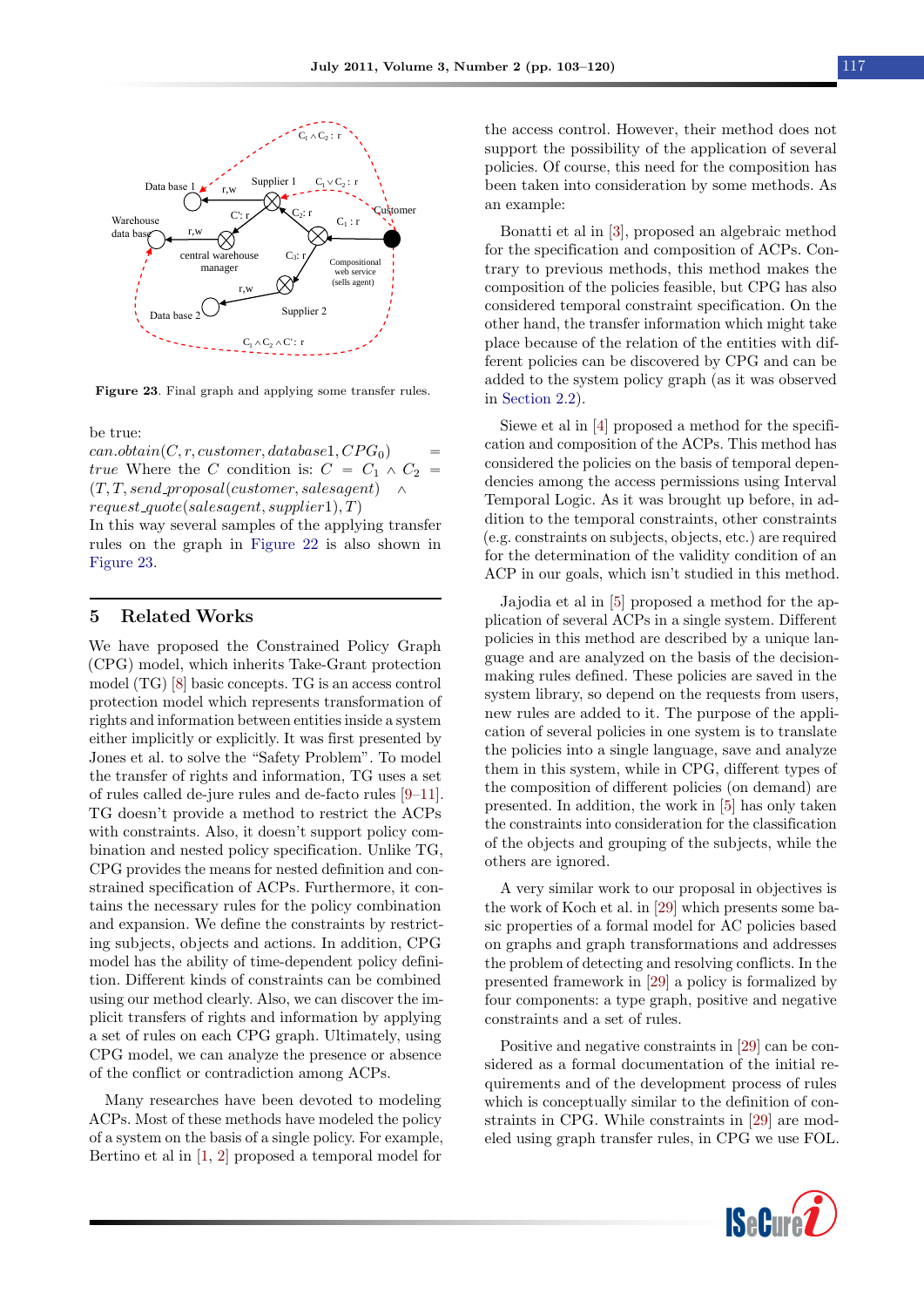Using logic in CPG not only provides more expressive power than graph transfer rules, but also helps in more granular and more sophisticated specification of constraints.

An important aspect of the work in [\[29\]](#page-17-3) is supporting type information of the AC policy via type graph that specifies the node and edge types which may occur in the instance graphs modeling system states. CPG does not support specifying type information; however in CPG we consider nodes to be subject, object or both. When an actual AC policy is specified using CPG, each node (subject/object or both) is represented by its actual name (e.g. manager, employee, library document, etc. see examples in the paper). Moreover CPG benefits from considering various constraints on subjects, objects. Considering this information in addition to node names, CPG takes advantages of an implicit type system which makes a rigorous framework for identifying various entities in the system without having an explicit type system.

The integration of two AC policies in [\[29\]](#page-17-3) is done on the syntactical level and is limited only to the union of two policies where their common sub policy is not duplicated. This is while CPG supports more integration scenarios including intersection and subtraction of AC policies.

Considering the above discussion, CPG provides more granular and sophisticated model for detection of conflicts and analysis of inconsistencies. However Koch et al. propose strategies to automatically resolve the conflicts after detection which is not considered in CPG.

As we know, an access control model is an abstract of the system security policies which bounds the relation among the entities of a system. Since logic enjoys a formal foundation, it then provides independence of the model from the manner of implementation, deductibility, possibility of correctness verification, flexibility, and advantages of a descriptive nature while being simple and expressive. A simple, reliable, and general bed for access control systems is then obtained by logic. In spite of these advantages, the most important problem with logical methods is their lack of understanding by those users unfamiliar with it. Another advantage of CPG against the above methods is that while it benefits from a formal infrastructure, at the same time the specification and analysis of the policies and their perception can be simpler by taking advantage of the graphical scheme of the graphs.

One of the important problems most systems still suffer is that different systems have not been able to properly express their policies yet. In most cases, they express their own policy, but when a part of the policy



After the introduction of CPG in this paper, we studied the problems existing in the web service composition and the manner of their solution by CPG. Web service composition methods only specify the functional specifications of the compositional web services and also, verify and analyze these functional properties of the composition (such as [\[19–](#page-16-19)[26\]](#page-17-4)).

Rouached et al in [\[14\]](#page-16-9) modeled the ACPs of web services using Event Calculus (EC). It specifies the access request to web service and also the result of this access (confirms or rejects). The target of this research is to prevent the assignment of two contradicted rights to one role which might lead to a conflict among a set of requests. In fact the work in [\[14\]](#page-16-9) expresses the request for the operation of an action on a web service and its possibility or impossibility by the use of EC, but it does not address on what policy and access control model such a decision is taken. This method does not have a way for definition of an access control model of a web service and its manner of modeling and composition of the policies. Moreover, many states are required to be studied according to our targets which are not intended in this method: Consider the following conditions of three web services of A, B, and C. Assume that A permits B to have an access permit to its sources, but rejects the requests received from C. If B authorizes the requests from C, such a set might be indirectly incompatible with the policy of A. It is because web service C might be able to have access to the resources of A through B. This problem requires a method with a capability to study the transfer of rights and information in the compositional system and also to arrange the constraints in an appropriate way to prevent such a transfer.

Li et al. also in [\[30\]](#page-17-5) present a graph transformation based approach to check whether an internal business process of an organization implemented using BPEL conforms to the organization's privacy policy or not. Also they propose a formal consistency verification

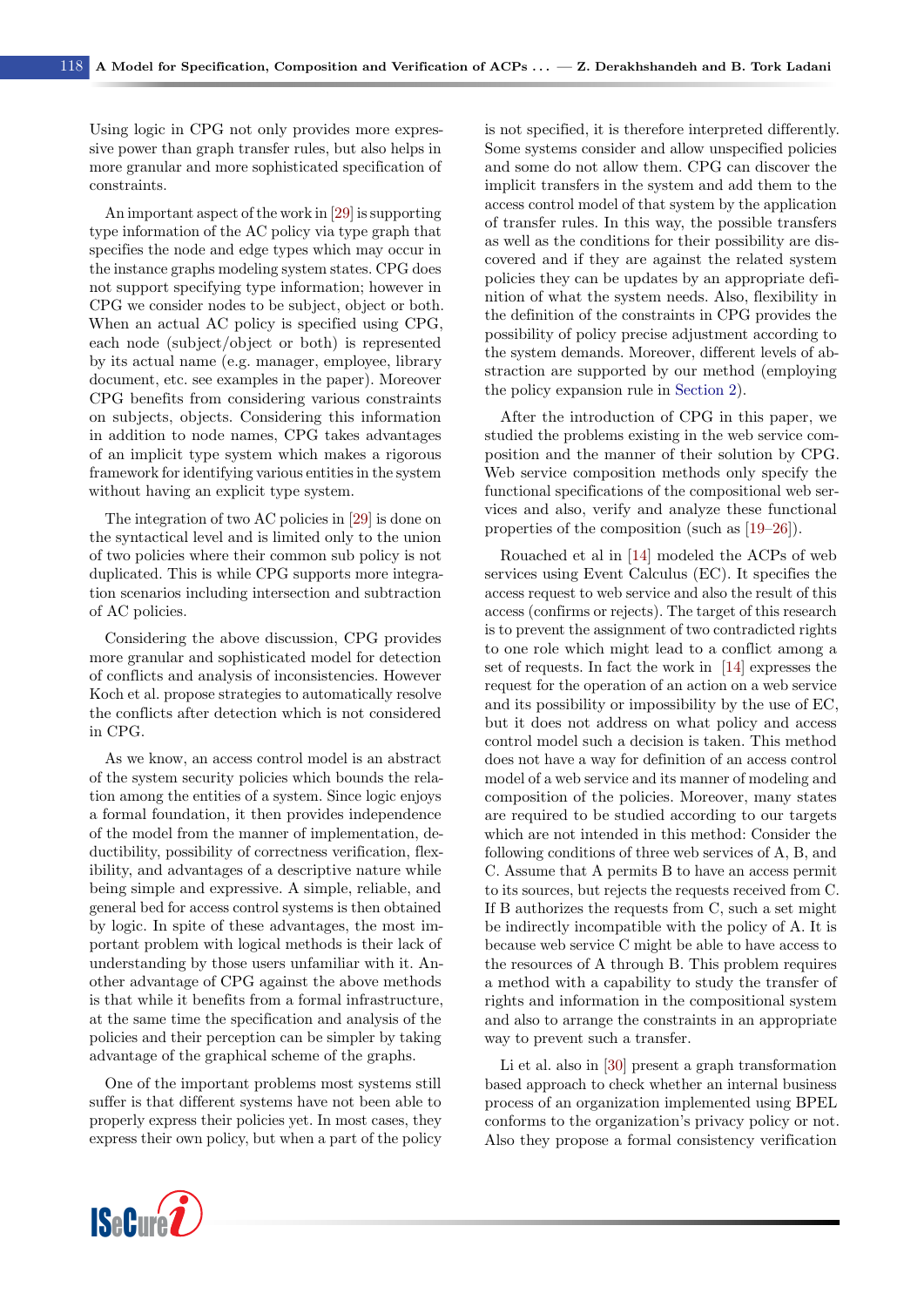using graph transformations. Authors in [\[30\]](#page-17-5) use an approach similar to that of Koch et al [\[29\]](#page-17-3) for modeling and verification of policies which was studied and compared to our work previously in this section. Furthermore their work suffers from never considering policy integration and policy expansion which have been considered in CPG.

#### <span id="page-16-5"></span>6 Conclusion

In this paper, a method for specification and combination of access control policies is represented. This method is capable of expressing nested authorization policies, conditional (constrained) policies, combination of policies, and verification of them to find conflict amongst the combined policies. We considered the implicit transfers of the rights and information which happens because of the entities, as well as relations with different policies in the system. Furthermore, we showed one of the main applications of our proposed model in the web service composition. We presented the way of modeling web services' ACPs and extracting the ACP of composed web services, using CPG model. This outcome can be analyzed the existence of the conflicts or contradictions between composition partners' policies.

#### Acknowledgements

We would like to thank the work done by handling editor and the anonymous referees for their scholarly criticism. We are also grateful to Dr. Morteza Amini for his comments on earlier versions of this paper which were a great help in improving the paper.

#### References

- <span id="page-16-0"></span>[1] E. Bertino, C. Bettini, E. Ferrari, P. Samarati. A Temporal Access Control Mechanism for Database systems. IEEE Transactions on knowledge and data engineering, 8(1): 67–80, February 1996.
- <span id="page-16-1"></span>[2] E. Bertino, C. Bettini, E. Ferrari, P. Samarati. An Access Control Model Supporting Periodicity Constraints and Temporal Reasoning. ACM Transaction on Database Systems, 23(3): 213– 285, September 1998.
- <span id="page-16-2"></span>[3] P. Bonatti, S. D. C. di Vimercati, P. Samarati. A modular approach to composing access control policies. In Proc. 7th ACM Conf. on Communications and Security, pages 164–173, August 2000.
- <span id="page-16-17"></span>[4] F. Siewe, A. Cau, H. Zedan. A Compositional Framework for Access Control Policies Enforcement. FMSE'03, Washington, DC, USA, pages

32–42, October 30, 2003.

- <span id="page-16-18"></span>[5] S. Jajodia, P. Samarati, V. S. Subrahmanian, E. Bertino. A unified framework for enforcing multiple access control policies. ACM transaction on Database Systems, June 2001.
- <span id="page-16-3"></span>[6] E. Bertino, S. Jajodia, and P. Samarati. A flexible authorization mechanism for relational data management systems. ACM Transactions on Information Systems, 17(2): 101–140, April 1999.
- <span id="page-16-4"></span>[7] Alexandre Alves, et al. Web Services Business Process Execution Language. OASIS, 31 January 2007.
- <span id="page-16-7"></span>[8] A. Jones, R. Lipton, and L. Snyder. A Linear Time Algorithm for Deciding Security. Proc 17 th Annual Symp. On the Foundations of Computer Science, 33–41 October, 1976.
- <span id="page-16-11"></span>[9] M. Bishop. Conspiracy and information flow in the Take-Grant Protection Model. Journal of Computer Security, vol 4(4), pp. 331–360, 1996.
- <span id="page-16-12"></span>[10] M. Bishop. Theft of Information in the Take-Grant Protection Model. Journal of Computer Security (1994/1995).
- <span id="page-16-13"></span>[11] M. Bishop. The transfer of information and authority in a protection system. ACM, 1979.
- <span id="page-16-6"></span>[12] S. D. C. di Vimercati, P. Samarati, S. Jajodia. Policies, models, and languages for access control. In S. Bhalla, editor, DNIS, volume 3433 of Lecture Notes in Computer Science, pages 225– 237, Springer, 2005.
- <span id="page-16-8"></span>[13] A.Charfi, M.Mezini. Middleware Services for Web Service Compositions, Chiba, Japan, ACM .WWW 2005.
- <span id="page-16-9"></span>[14] M. Rouached, Claude Godart. Securing Web Service Compositions: Formalizing Authorization Policies Using Event Calculus. ICSOC 2006: 440–446.
- <span id="page-16-10"></span>[15] Z. Derakhshandeh, B. Tork Ladani, N. Nematbakhsh. Verification of Access Control Policies in Composition of Web Services Using Take-Grant Protection Model. in Proceedings of the fourth Iranian Society of Cryptology Conference (ISCC07), Iran University of Science and Technology, October 16–18, 2007.
- <span id="page-16-14"></span>[16] Cheng, Y., Lee, E. W. and Dilip, K. L. Web Services Composition- An Overview of Standards. Information Technology Standards Committee, Section Four, Oct. 2004.
- <span id="page-16-15"></span>[17] A. Assaf et al. Web Service Choreography Interface 1.0. W3C, August 2002.
- <span id="page-16-16"></span>[18] Ter Beek, M.H., Bucchiarone, A. and Gnesi, S. A Survey on Service Composition Approaches: From Industrial Standards to Formal Methods. Technical Report 2006-TR-15, ISTI, Consiglio Nazionale delle Ricerche.
- <span id="page-16-19"></span>[19] Salaun, G., Bordeaux, L. and Schaerf, M. Describing and Reasoning on Web Services using